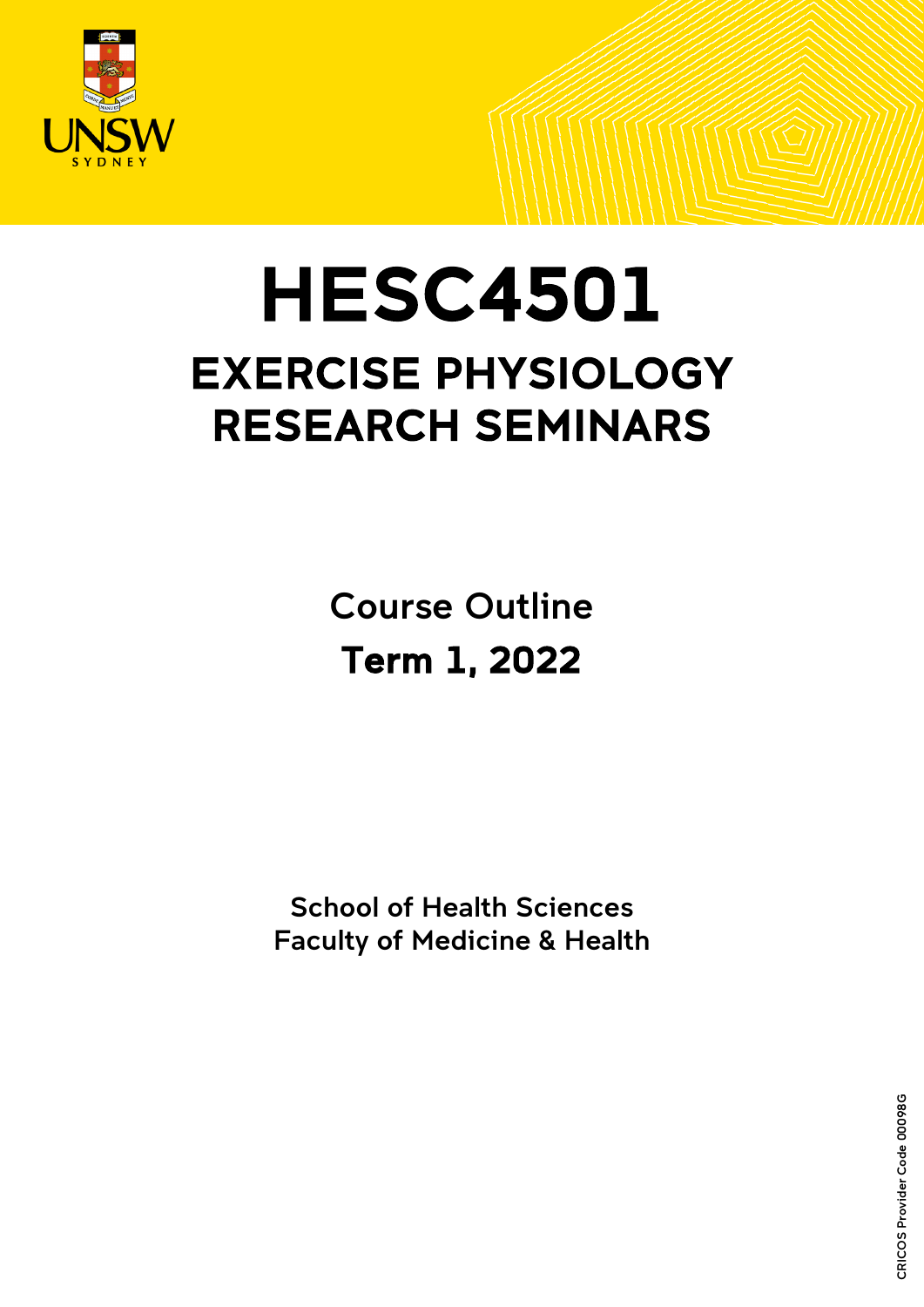# **Table of Contents**

| 1. Staff                                                                      | 3  |
|-------------------------------------------------------------------------------|----|
| 2. Course information                                                         | 3  |
| 2.1 Course summary                                                            | 3  |
| 2.2 Course aims                                                               | 3  |
| 2.3 Course learning outcomes (CLO)                                            | 3  |
| 2.4 Relationship between course and program learning outcomes and assessments | 4  |
| 3. Strategies and approaches to learning                                      | 5  |
| 3.1 Learning and teaching activities                                          | 5  |
| 3.2 Expectations of students                                                  | 6  |
| 4. Course schedule and structure                                              | 8  |
| 5. Assessment                                                                 | 9  |
| 5.1 Assessment tasks                                                          | 9  |
| 5.2 Assessment criteria and standards                                         | 10 |
| 5.3 Submission of assessment tasks                                            | 17 |
| 5.4. Feedback on assessment                                                   | 17 |
| 6. Academic integrity, referencing and plagiarism                             | 17 |
| 7. Readings and resources                                                     | 18 |
| 8. Administrative matters                                                     | 18 |
| 9. Additional support for students                                            | 18 |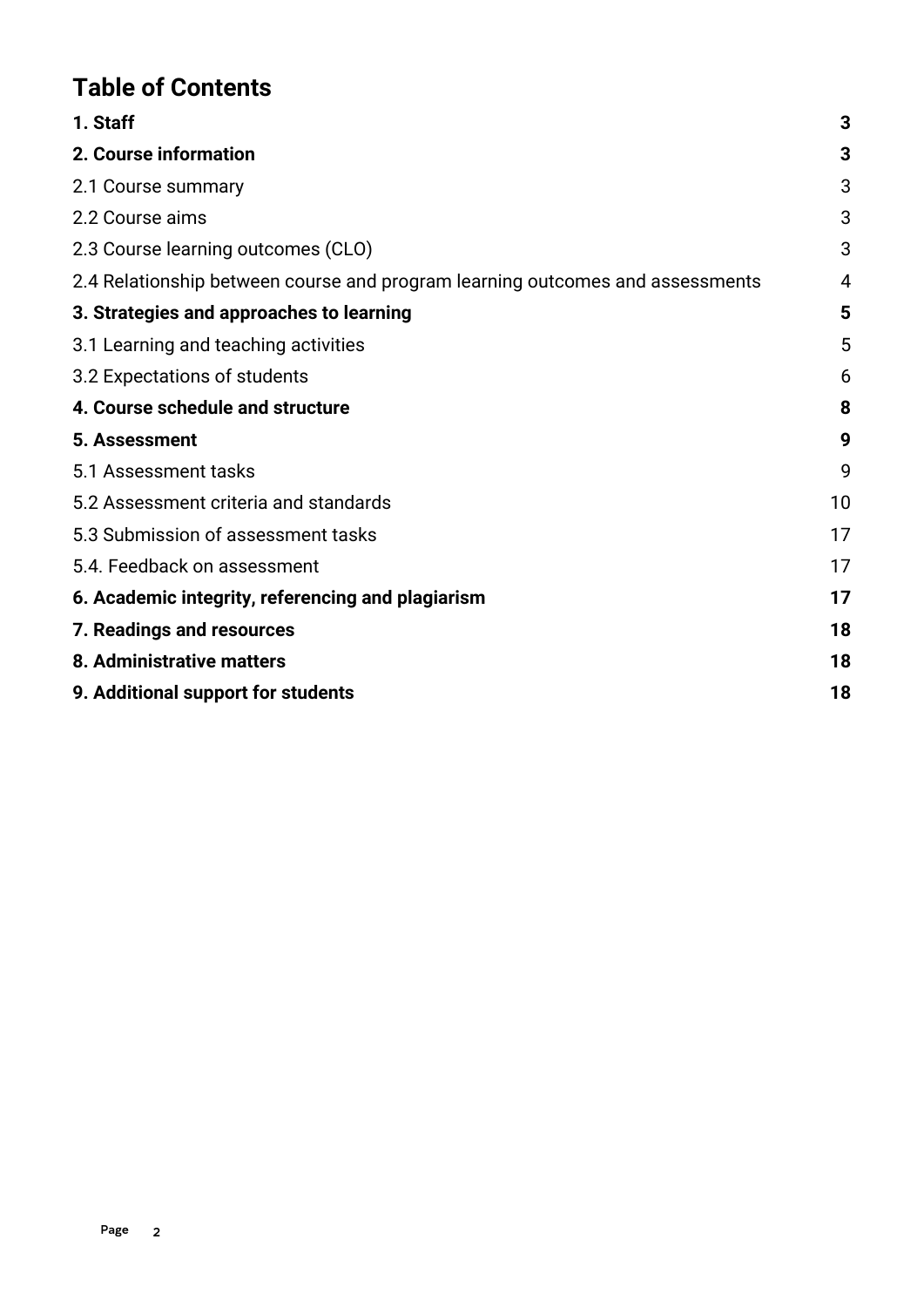# <span id="page-2-0"></span>1. Staff

| <b>Position</b>    | <b>Name</b>                     | Email                 | <b>Consultation times</b><br>and locations | Contact<br><b>Details</b> |
|--------------------|---------------------------------|-----------------------|--------------------------------------------|---------------------------|
| Course<br>Convenor | <b>Dr Chris Maloney</b><br>(CM) | c.maloney@unsw.edu.au | 9-5 Mon to Fri<br>Level 2 Wallace<br>Wurth | 9385 1362                 |
| Lecturer           | <b>Dr Chris Maloney</b><br>(CM) |                       |                                            |                           |
| Tutors             | <b>Dr Chris Maloney</b><br>(CM) |                       |                                            |                           |

# <span id="page-2-1"></span>2. Course information

Units of credit: 6 Pre-requisite(s): *MATH1041 – Statistics for Life & Social Sciences* HESC2501 *–* Exercise Physiology and 12 UOC of Level 3 HESC Courses (HESC3504 *or* HESC3532 *or* HESC3541 *or* HESC3592)

Teaching times and locations: *http://timetable.unsw.edu.au/2022/HESC4501.html*

### <span id="page-2-2"></span>2.1 Course summary

This course trains students to be able to critically interpret scientific and clinical research linked to the field of exercise physiology to enhance their clinical practice. Students learn the skills necessary to research (find), read, understand and communicate clinical research in the practical sessions and seminars. Assessment tasks provide experience in looking up original research articles, appraising their value and communicating this to colleagues and the general public via an oral or poster presentation. Assessment tasks will also teach students to work in a team environment.

# <span id="page-2-3"></span>2.2 Course aims

This main aim of this course is to introduce exercise physiology students to original scientific and clinical research. It provides training in critical interpretation of scientific and clinical research linked to the field of exercise science/physiology. This aims to provide students with the skills necessary to research (find), read understand and communicate clinical research to the general public with confidence thus improving the standard of their clinical practice.

# <span id="page-2-4"></span>2.3 Course learning outcomes (CLO)

At the successful completion of this course you (the student) should be able to:

- 1. Describe the scientific research process to facilitate critical evaluation and communication of scientific evidence for translation into clinical practice.
- 2. Recognise significant research advances made in the exercise science field. Summarize and present these in both written and oral formats.
- 3. Critically appraise original research, including methodology, statistical results and ethical considerations for integration into best practice and research in exercise science.
- 4. Demonstrate interpersonal skills to participate effectively in a teamwork environment.
- 5. Critically self-evaluate and reflect upon participation/effort, effectiveness and productivity in a team environment and an individual learning scenario.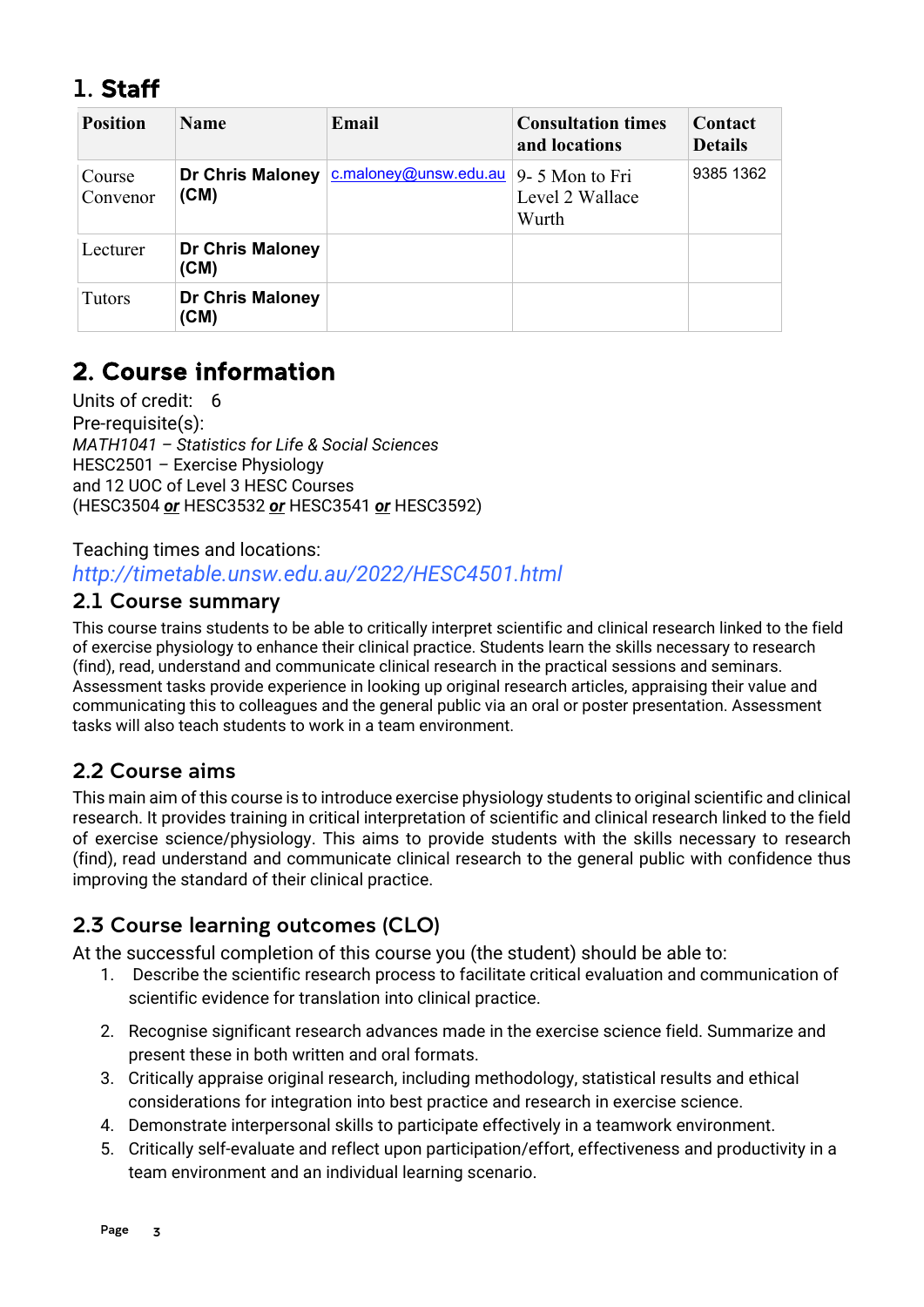# <span id="page-3-0"></span>2.4 Relationship between course and program learning outcomes and assessments

| <b>Course</b><br>Learning<br><b>Outcome</b><br>(CLO) | <b>LO Statement</b>                                                                                                                                                        | <b>Program Learning</b><br><b>Outcome (PLO)</b>                                                                                                                                                                                                                                                            | <b>Related Tasks</b><br>& Assessment                                                                                                           |
|------------------------------------------------------|----------------------------------------------------------------------------------------------------------------------------------------------------------------------------|------------------------------------------------------------------------------------------------------------------------------------------------------------------------------------------------------------------------------------------------------------------------------------------------------------|------------------------------------------------------------------------------------------------------------------------------------------------|
| CLO <sub>1</sub>                                     | Describe the scientific<br>research process to facilitate<br>critical evaluation and<br>communication of scientific<br>evidence for translation into<br>clinical practice. | Students will be able to<br>demonstrate detailed<br>clinical knowledge and<br>skills relevant to<br>cardiopulmonary,<br>metabolic, cancer, mental<br>health, musculoskeletal<br>and neuromuscular<br>rehabilitation.<br>Students will be able to<br>apply advanced problem-<br>solving skills and critical | Lectures<br>1,2,3,6,7 & 8<br>Tutorial 1,2,3,4, 8<br>& 9<br><b>Tutorial Quizzes</b><br>Presentation<br><b>Task</b><br>Innovation in<br>Exercise |
|                                                      |                                                                                                                                                                            | thinking within a scientific<br>and clinical context.                                                                                                                                                                                                                                                      | Physiology<br>ePortfolio                                                                                                                       |
| CLO <sub>2</sub>                                     | Recognise significant                                                                                                                                                      | Students will be able to                                                                                                                                                                                                                                                                                   | Lectures 1 to 8                                                                                                                                |
|                                                      | research advances made in<br>the exercise science field.                                                                                                                   | apply advanced problem-<br>solving skills and critical<br>thinking within a scientific                                                                                                                                                                                                                     | Tutorials 1 to 10                                                                                                                              |
| Summarize and present these<br>formats.              | in both written and oral                                                                                                                                                   | and clinical context.                                                                                                                                                                                                                                                                                      | <b>Tutorial Quizzes</b><br>Presentation<br><b>Task</b>                                                                                         |
|                                                      |                                                                                                                                                                            |                                                                                                                                                                                                                                                                                                            | Innovation in<br>Exercise<br>Physiology                                                                                                        |
| CLO <sub>3</sub>                                     | Critically appraise original                                                                                                                                               | Students will be able to<br>engage in independent                                                                                                                                                                                                                                                          | Lectures 1 to 8                                                                                                                                |
|                                                      | research, including<br>methodology, statistical<br>results and ethical<br>considerations for integration                                                                   | learning and reflective<br>practice for the betterment<br>of professional clinical                                                                                                                                                                                                                         | Tutorials 1 to 10                                                                                                                              |
|                                                      |                                                                                                                                                                            |                                                                                                                                                                                                                                                                                                            | <b>Tutorial Quizzes</b>                                                                                                                        |
| into best practice and                               | research in exercise science.                                                                                                                                              | practice.                                                                                                                                                                                                                                                                                                  | Presentation<br><b>Task</b>                                                                                                                    |
|                                                      |                                                                                                                                                                            |                                                                                                                                                                                                                                                                                                            | Innovation in<br>Exercise<br>Physiology                                                                                                        |
|                                                      |                                                                                                                                                                            |                                                                                                                                                                                                                                                                                                            | ePortfolio                                                                                                                                     |
| CLO <sub>4</sub>                                     | Demonstrate interpersonal<br>skills to participate effectively<br>in a teamwork environment.                                                                               | Students will be able to<br>display effective and<br>appropriate<br>communication skills and                                                                                                                                                                                                               | Lectures 1 to 8<br>Tutorials 1 to 10                                                                                                           |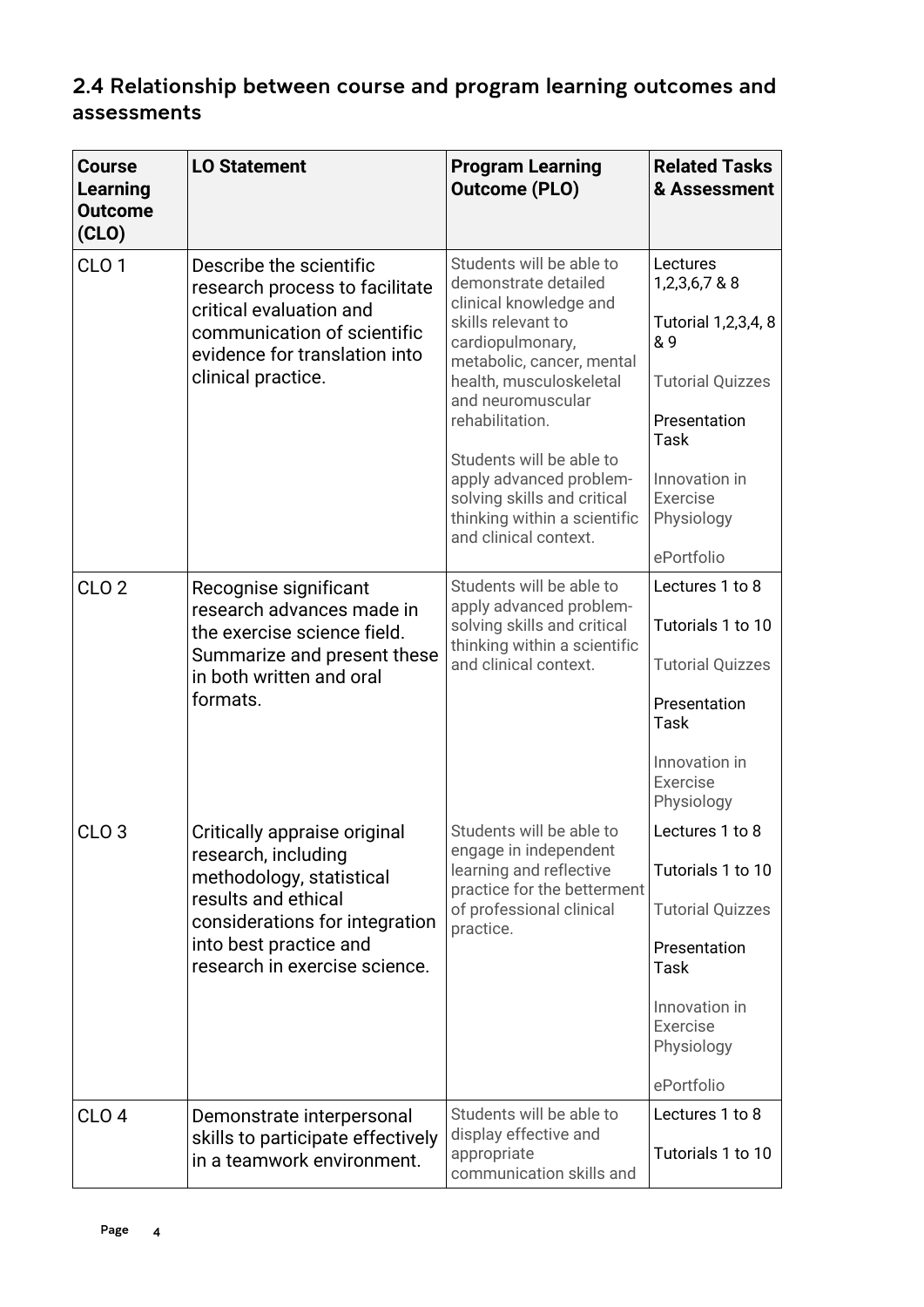|                  |                                                                                                                                                                          | an ability to work as a<br>member and leader of a<br>team, with respect for<br>diversity and a high<br>standard of ethical<br>practice.                                                                                                 | <b>Tutorial Quizzes</b><br>Presentation<br>Task<br>Innovation in<br>Exercise<br>Physiology<br>ePortfolio                 |
|------------------|--------------------------------------------------------------------------------------------------------------------------------------------------------------------------|-----------------------------------------------------------------------------------------------------------------------------------------------------------------------------------------------------------------------------------------|--------------------------------------------------------------------------------------------------------------------------|
| CLO <sub>5</sub> | Critically self-evaluate and<br>reflect upon<br>participation/effort,<br>effectiveness and productivity<br>in a team environment and an<br>individual learning scenario. | Students will be able to<br>display effective and<br>appropriate<br>communication skills and<br>an ability to work as a<br>member and leader of a<br>team, with respect for<br>diversity and a high<br>standard of ethical<br>practice. | Lectures 1 to 5<br>Tutorials 1 to 10<br><b>Tutorial Quizzes</b><br>Innovation in<br>Exercise<br>Physiology<br>ePortfolio |

# <span id="page-4-0"></span>3. Strategies and approaches to learning

## <span id="page-4-1"></span>3.1 Learning and teaching activities

The learning and teaching philosophy underpinning this course is centred on student learning and aims to create an environment which interests and challenges students. The teaching is designed to be engaging and relevant in order to prepare students for future careers.

#### How the course relates to the Exercise Physiology profession

The information and ideas presented in this course will enable students to build critical thinking and good communication skills necessary for professionals. Good communication skills are necessary to build an effective relationship between the patient and the practitioners. Along with the knowledge base of techniques used in experimental research, an understanding of how research is published and ranked is a prerequisite to appreciate the quality of a piece of research. It is essential that a professional carer has a solid understanding of research in the field of Exercise Sciences to appreciate the novel techniques and progress that has been made; enabling them to prescribe exercise programs backed by evidence that has been rigorously examined.

#### How the course relates to other courses in the Exercise Physiology program

Together with Research Projects HESC4551 and Research Internships HESC4561, HESC 4571, this 4<sup>th</sup> year course builds upon the knowledge accumulated **throughout the whole program**. It uses previously understood fundamental concepts to build the necessary critical thinking towards professional independence.

Although the primary source of information for this course is the lecture material, effective learning can be enhanced through self-directed use of other resources such as textbooks and Web based sources. Your practical classes will be directly related to the lectures and it is essential to prepare for practical classes before attendance. It is up to you to ensure you perform well in each part of the course; preparing for classes; completing assignments; studying for exams and seeking assistance to clarify your understanding.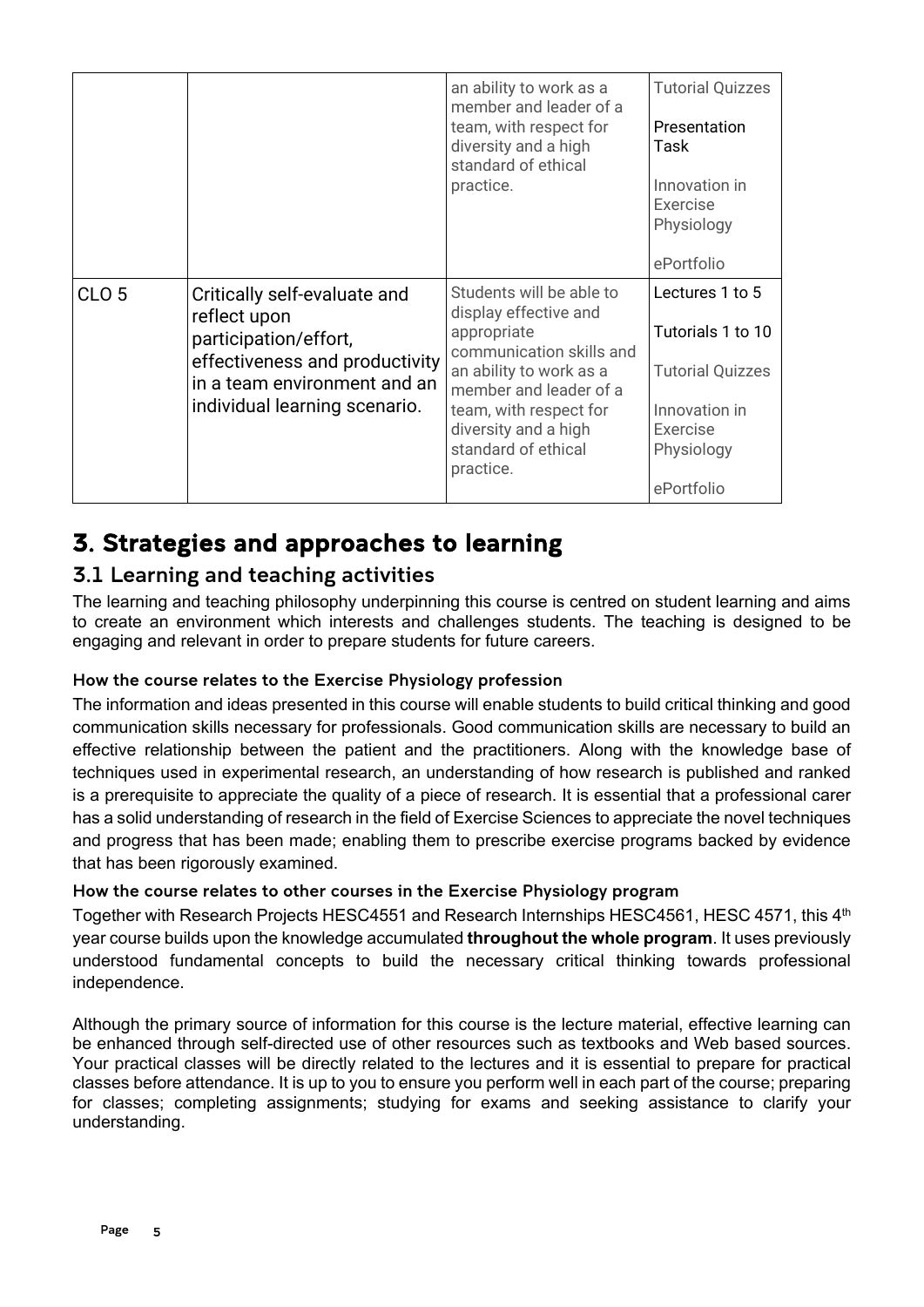#### <span id="page-5-0"></span>**Lectures:**

There will be two one-hour lectures given in weeks 1- 4 (see the timetable below)

#### Lecture 1 (Dr Chris Maloney) Introduction Lecture/Course Structure/The Research Method

Briefly introduce the rational for the course, alignment within Ex Phys Degree, learning outcomes, assessment tasks. Cover the principals of "The research method" alignment with the philosophy of "Evidence based practice" for Exercise Physiology.

#### Lecture 2 (Dr Chris Maloney) Looking for Information/ How to read a research article

Introduce the principles of searching for research articles, what are you looking for? How to read a paper, how to efficiently read a paper to get the main ideas.

#### Lecture 3 (Dr Chris Maloney) Framing a Research Question/ Study design

How to appropriately ask a research question that is meaningful (refer to current clinical/scientific research literature) and answerable. How to then design a study to answer that question.

#### Lecture 4 (Dr Chris Maloney) Written and oral communication in science

How to effectively communicate outcomes of clinical/scientific research using written forms (Abstracts, reviews, original articles) and oral presentations.

#### Lecture 5 (Dr Chris Maloney) IDEAS, Innovation & Intellectual property

What is innovation? What is IP and how to realise the value of research. Taking Innovation to Market. Selling not only ideas, but also the value of an individual's skill set (important for future career).

#### Lecture 6 (Dr Chris Maloney) Statistics

Introduction to the important concepts in applied statistics that play a role in project design, data measurement and evaluation in research.

#### Lecture 7 (Dr Chris Maloney) Ethics: Knowing the Legislation writing a proposal

Overview of the legislation for human and animal research. Writing a research proposal: the ethics application.

#### Lecture 8 (Dr Chris Maloney) Literature Reviews

What are the different types of reviews: Systematic reviews (Meta analysis, Cochrane reviews etc.) Vs Narrative and descriptive reviews (opinion articles, comments).

#### **Collaborative Learning Session (Tutorials):**

These 2 hour practical learning sessions\* will be held on Tuesdays, Wednesdays, Thursdays (2 sessions per day) and Friday (1 sessions per day) in weeks 1-10 Note: The Friday group will have adjusted timetable due to Easter public holiday in week 9.

#### Overview of Tutorials

#### Tutorial 1 Self directed and reflective Learning/ ESSA position statements "evidence based practice"

Students will learn the benefits of using ePortfolios to catalogue what research has been done, to reflect on this, to be able to apply new knowledge to evidence base practice. In class students will start to use an ePortfolio to reflect on their attitudes towards research and communication via oral presentations. Students will read an ESSA position statement, pick one aspect of the statement and determine the level

of evidence that supports the statement. They will also search for additional support in the current literature.

#### Tutorial 2 Looking for Information/ How to read a research article.

Structured tutorial where students will search for an article of interest (This is to be presented in weeks 5 to 9). Students will then briefly read the article extracting and summarising the main ideals that the article contains, listing any strengths or weaknesses. **Computer required.**

#### Tutorial 3 Design a talk getting across scientific messages

Structured tutorial where students will start designing their PowerPoint slide presentation that will be used in weeks 5 to 9. Students will be expected to have an outline of their talk finalised by the end this session. **Computer required.**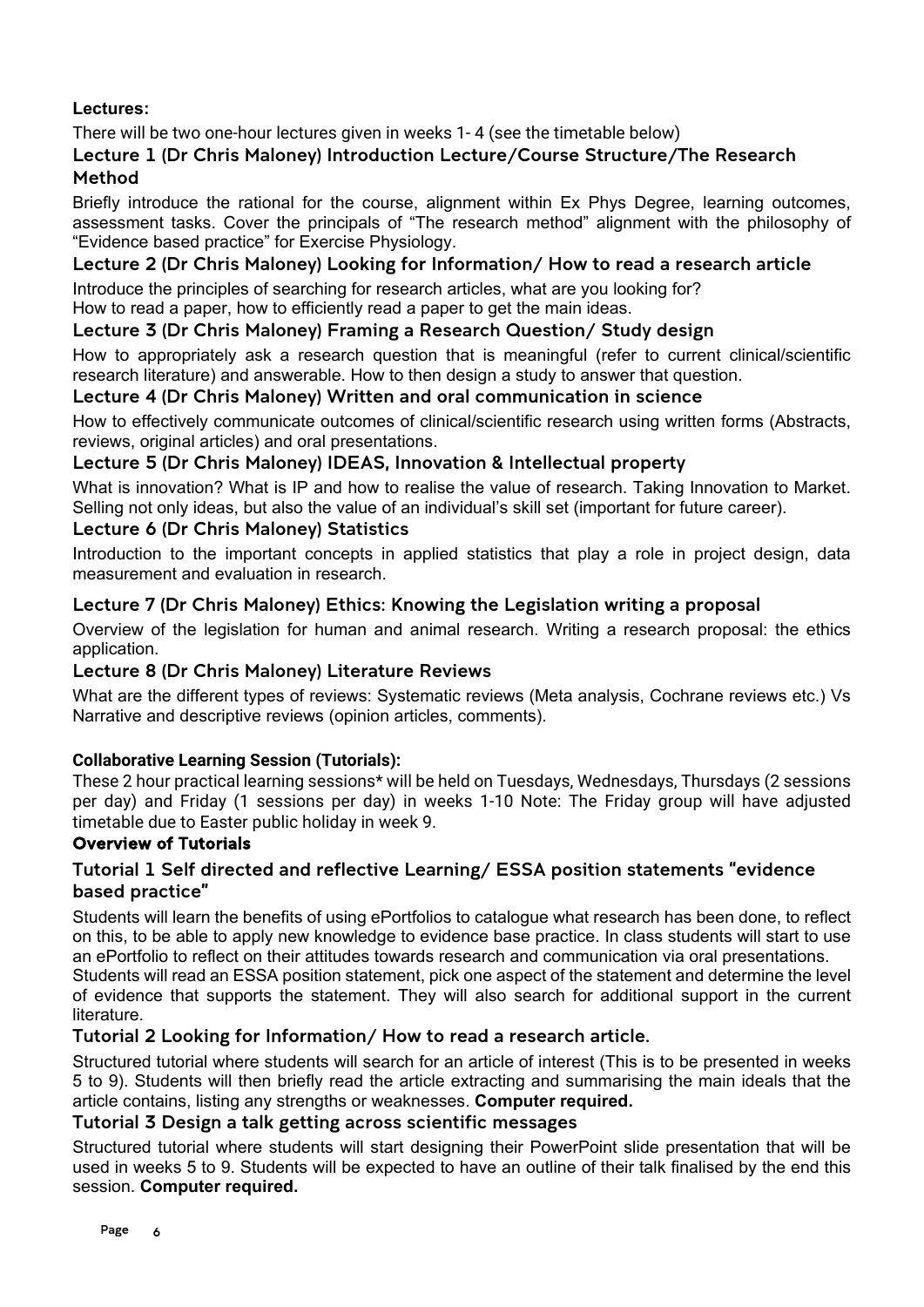#### Tutorial 4 Dealing with being in the spotlight: PLANNING.

Students will plan in class and deliver a **3-minute talk** on any subject they wish in front of the tutorial group. Students will be expected to **Plan** the talk, so that the main points are well delivered, so that the talk flows well and fills the allocated time.

#### Tutorial 5 Working as a team, Innovation Concept design

Students will devise the Innovation that they will present as a group. Students will firstly brainstorm the ideas and discuss merits and faults of their ideas. Use of online research will allow students to consolidate their Idea. **Computer required.**

#### Tutorial 6 Constructing a poster and abstract)

Students will design their poster working as a group to complete the task.

#### Tutorial 7 Working with data: Using Excel

Students will be given an excel data sheet that is to be analysed. Students will be taught how to organise and curate data sets to see trends and perform basic statistical tests. **Computer required.**

#### Tutorial 8 Applied Medical Statistics: Overview of process to select appropriate

#### statistical tests to apply (Easter in week 9

Students will learn the most common statistical tests that can be used to analyse medical science data why the tests are used and the meaning of the results obtained. **Computer required.**

**NOTE:** Those in Friday groups due to Easter will have to attend a session on an alternate day (Tuesday, Wednesday or Thursday) in week 9.

#### Tutorial 9 Statistics: Manipulating data sets.)

Students will learn how to use Statistics computer programs e.g. SPSS to perform statistical analysis. **Computer required.**

#### Tutorial 10 Use of Bibliography Software: Endnote and referencing (Provided online).

This online tutorial will give students guidance on the use of Endnote. Students should then practice using the software to search for a mixture of article types (reviews, journal articles, websites, books) on a given topic, they then insert these into Endnote. Using endnote and word students should create a mock text with referencing and create a bibliography.

#### **Seminars (SEM):**

These 1 hour sessions will be held in weeks 5-10 students are expected to attend 5 of these sessions to which they are enrolled. (see the timetable below)

#### **Independent study:**

Alone or in a group, independent studies will be an essential component of the course, as you will be asked to retrieve publications from databases, synthesise and have critical reading on what you will present. You will also need to finalise the individual talk and the group work outside of course contact hours. This strategy is to foster your independence as an exercise scientist/physiologist to gather information to inform your practice facilitating an evidence-based approach.

#### 3.2 Expectations of students

Students are reminded that UNSW recommends that a 6 units-of-credit course should involve about 150 hours of study and learning activities. The formal learning activities total approximately 40 hours throughout the term and students are expected (and strongly recommended) to do at least the same number of hours of additional study.

### The tutorials and seminars are practical sessions, **and All students are expected** to attend the session to which they enrolled.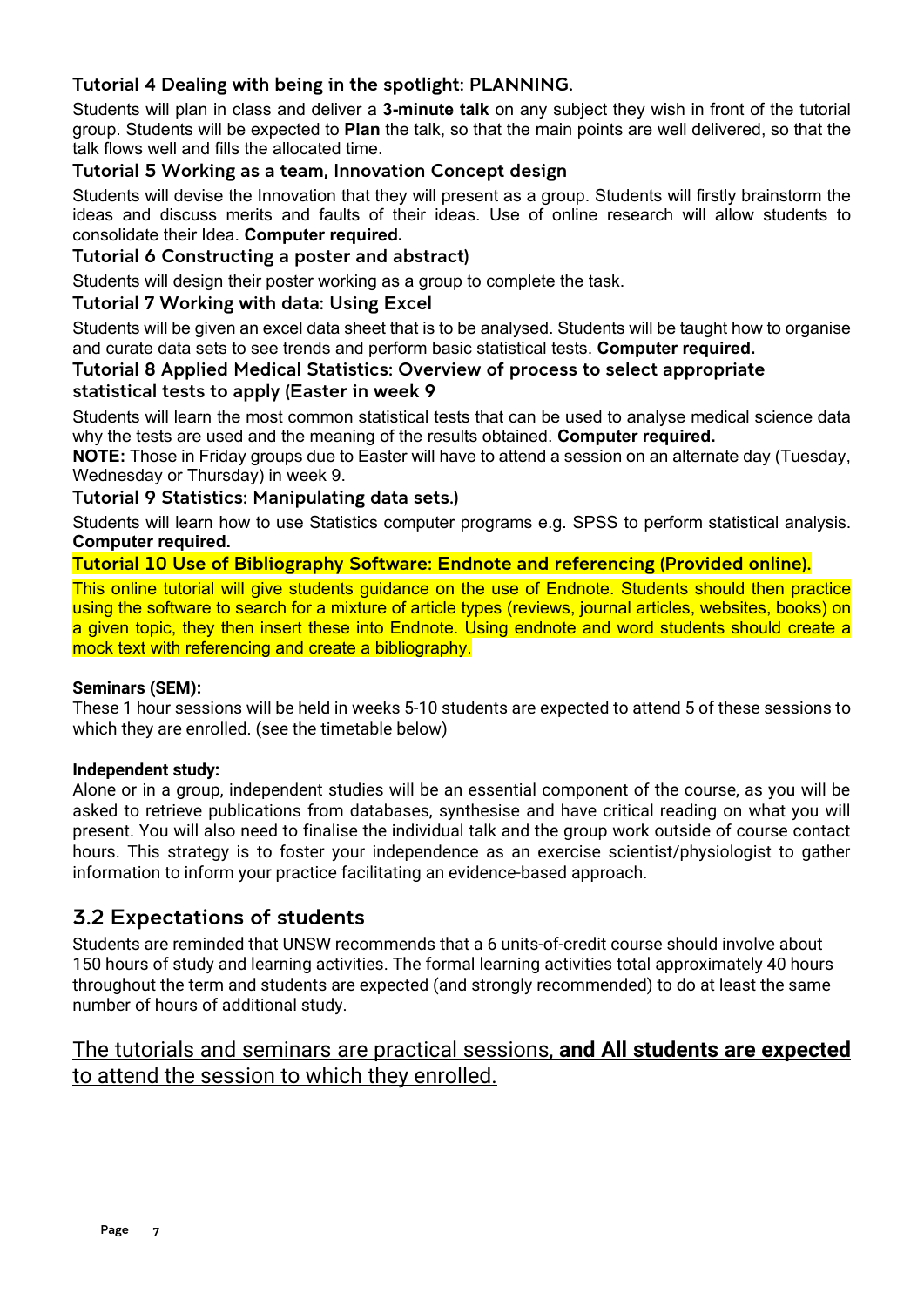# 4. Course schedule and structure

|        | Week<br>of<br>date | Lecture 1 (1hr) Monday 3-4pm                                      | Lecture 2 (1hr) Tuesday 12-1pm                          | Tutorial/Lab/Prac (2hr) see above for time and place                                        |
|--------|--------------------|-------------------------------------------------------------------|---------------------------------------------------------|---------------------------------------------------------------------------------------------|
| Week 1 | 14/2               | 1: Intro Lecture/ Course Structure / The<br>research method (CAM) | 2: Looking for information<br>How to read a paper (CAM) | 1: Self-directed and reflective Learning (CAM)<br>Computing rooms A/T                       |
| Week 2 | 21/2               | 3: Framing a question/ Study Design (CAM)                         | 4: Writing and Oral communication<br>(CAM)              | 2: Looking for Information/ How to read a research<br>article (CAM) Computing rooms A/T     |
| Week 3 | 28/2               | 5: IDEAS, Innovation & Intellectual property<br>(CAM)             | 6: Statistics (CAM)                                     | 3: Design a talk getting across scientific messages<br>(CAM) Computing rooms                |
| Week 4 | 7/3                | 7: Ethics: Knowing the Legislation writing a<br>proposal (CAM)    | 8: Literature Reviews (CAM)                             | 4: Dealing with being in the spotlight, PLANNING<br>(CAM). Give a talk. Computing rooms A/T |

<span id="page-7-0"></span>

|         | Week<br><b>of</b><br>date | <b>Seminars and Poster sessions</b>                                    | Tutorial/Lab/Prac (2hr) see above for time and place                                               |
|---------|---------------------------|------------------------------------------------------------------------|----------------------------------------------------------------------------------------------------|
| Week 5  | 14/3                      | Individual Sem 1, 2, 3, 4, 5, 6, 7 (A/T)                               | 5: Working as a team, Innovation Concept design (CAM)<br>Computing rooms                           |
| Week 6  | 21/3                      | <b>Flexi Break</b>                                                     |                                                                                                    |
| Week 7  | 28/3                      | Individual Sem 1, 2, 3, 4, 5, 6, 7(A/T)                                | 6: Constructing a poster and abstract (CAM)<br>Computing rooms                                     |
| Week 8  | 4/4                       | Individual Sem 1, 2, 3, 4, 5, 6, 7 (A/T)                               | 7: Working with data. Using Excel (CAM)<br>Computing rooms Q                                       |
| Week 9  | 11/4                      | Individual Sem 1, 2, 3, 4, 5, 6 (group 7 not on due to Easter) $(A/T)$ | 8: Applied Medical Statistics, Description: Selection of tests to<br>apply (CAM) Computing rooms Q |
| Week 10 | 18/4                      | Posters 1, 2, 3, 4, 5, 6, 7 (A/T)                                      | 9: Statistical analysis: USING SPSS to analyse data sets (CAM)<br>Computing rooms                  |
| Online  | <b>TBD</b>                |                                                                        | 10: Use of Bibliography software endnote, referencing (CAM)<br>Online with a Q                     |

**Notes: CAM: Dr C Maloney A/T : Assessment Task; Q : Quiz**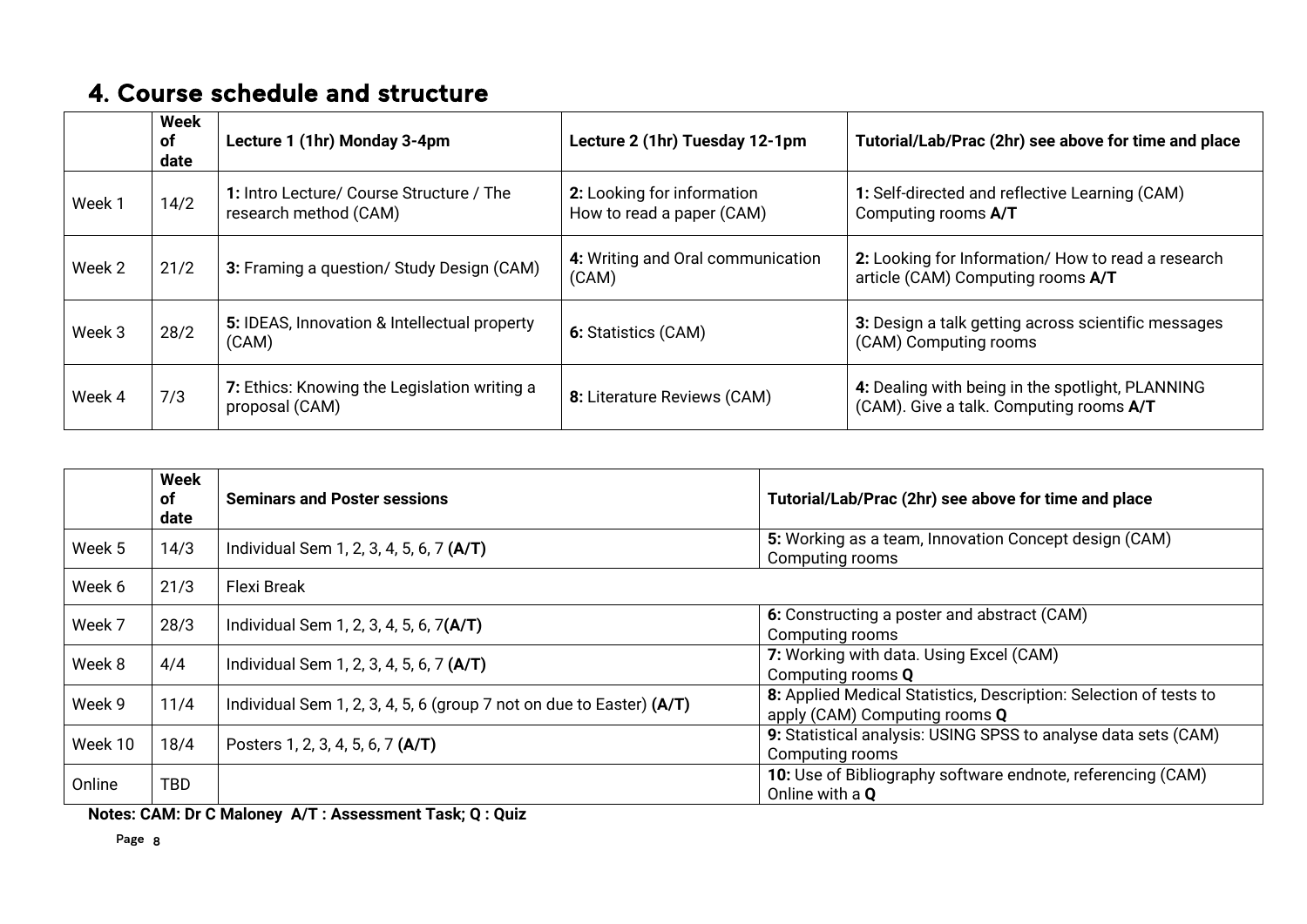<span id="page-8-0"></span>

| <b>Course Timetable and Room allocation</b> |  |  |
|---------------------------------------------|--|--|
|                                             |  |  |

| <b>Class Type</b> |                | <b>Date</b>     | <b>Weeks</b>    | <b>Location</b>               | <b>Size</b> |
|-------------------|----------------|-----------------|-----------------|-------------------------------|-------------|
|                   |                | Mon 3PM-4PM     | $1 - 4$         | <b>Blackboard Collaborate</b> | 120         |
| Lecture           | $\overline{2}$ | Tue 12PM-1PM    | $1 - 4$         | <b>Blackboard Collaborate</b> | 120         |
|                   |                | Tue 9AM-11AM    | $1-5, 7-10$     | Wurth G17                     | 16          |
|                   | $\overline{2}$ | Tue 1PM-3PM     | $1-5, 7-10$     | Wurth G17                     | 16          |
|                   | 3              | Wed 9AM-11AM    | $1-5, 7-10$     | Wurth G17                     | 16          |
| <b>TLB</b>        | 4              | Wed 3PM-5PM     | $1-5, 7-10$     | Wurth G17                     | 16          |
|                   | 5              | Thurs 9AM-11AM  | $1-5, 7-10$     | Wurth G17                     | 16          |
|                   | 6              | Thurs 3PM-5PM   | $1-5, 7-10$     | Wurth G17                     | 16          |
|                   | $7^*$          | Fri 9AM-11AM    | $1-5, 7, 8, 10$ | Wurth G08                     | 16          |
|                   |                | Tue 11AM-12PM   | $5, 7-10$       | <b>LG02</b>                   | 16          |
|                   | $\overline{2}$ | Tue 3PM-4PM     | $5, 7-10$       | Wurth G17                     | 16          |
|                   | 3              | Wed 11AM-12PM   | $5, 7-10$       | Wurth G17                     | 16          |
| Seminar           | 4              | Wed 5PM-6PM     | $5, 7-10$       | Wurth G17                     | 16          |
|                   | 5              | Thurs 11AM-12PM | $5, 7-10$       | Wurth G17                     | 16          |
|                   | 6              | Thurs 5PM-6PM   | $5, 7-10$       | Wurth G17                     | 16          |
|                   | $7^*$          | Fri 11AM-12PM   | 5, 7, 8, 10     | Wurth G08                     | 16          |

**Note \*** Friday Group will be required to attend, join another tutorial in week 9 to be coordinated with the convenor

# 5. Assessment

## <span id="page-8-1"></span>5.1 Assessment tasks

| 6 of the Tutorials will be assessed                                   |    |            |
|-----------------------------------------------------------------------|----|------------|
| Tutorial 1: Self Directed and Reflective Learning                     | 5% | Week 1     |
| Tutorial 2: Looking for Information/How to read a research<br>article | 5% | Week 2     |
| Tutorial 4: Dealing with being in the spotlight: PLANNING             | 5% | Week 4     |
| Tutorial 7: Working with Excel                                        | 5% | Week 8     |
| <b>Tutorial 8: Basic Statistical Analysis</b>                         | 5% | Week 9     |
| Tutorial 10 online: Use of Bibliography Software                      | 5% | By Week 10 |

#### *PAPER REVIEW (individual task) CLO1,02 &03*

| Oral Presentation (PowerPoint Presentation) | $25\%$   Week 5 |  |
|---------------------------------------------|-----------------|--|

#### *INNOVATION IN EXERCISE PHYSIOLOGY (group task)*

| Oral Presentation (Talk 15%, Poster 5%)                              | 20% | Week 10 |
|----------------------------------------------------------------------|-----|---------|
| Peer mark on effort and engagement (peer within group<br>assessment) | 10% | Week 10 |
| Online Content (Completed self-assessment form)                      | 10% | Week 10 |

|  | ePortolio (Use weekly)<br>5% |
|--|------------------------------|
|--|------------------------------|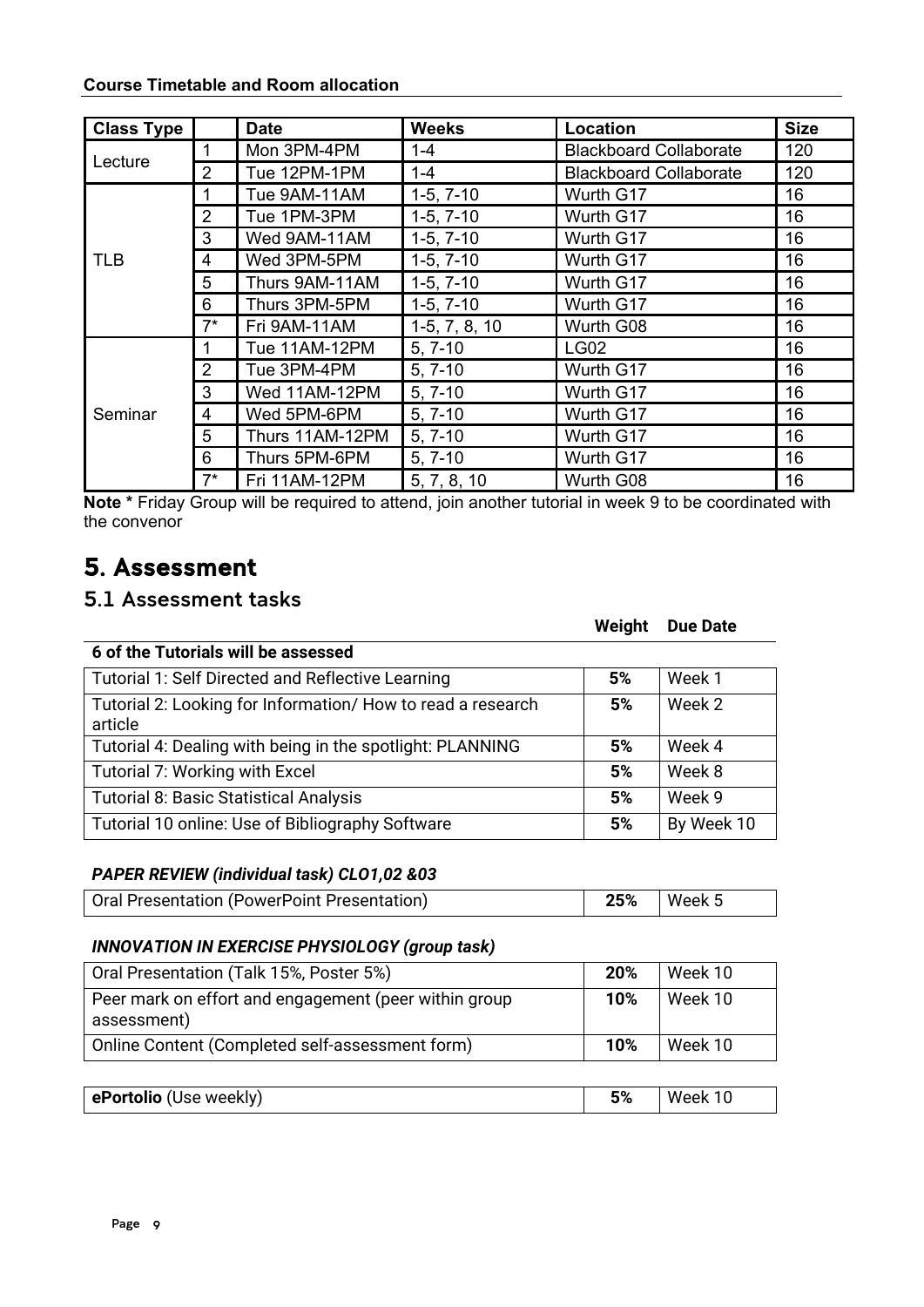#### **Further information**

UNSW grading system:<https://student.unsw.edu.au/grades> UNSW assessment policy:<https://student.unsw.edu.au/assessment>

### <span id="page-9-0"></span>5.2 Assessment criteria and standards

#### Paper Review - Oral presentation (Weeks 5-9; Individual task)

**For the purpose of the seminars (weeks 5 to 9), you will present an original journal article (not a review article) related to the field of Exercise Science.** In **tutorial 2** you will select the article to be presented and in **tutorial 3** you will further analyse the article and start to design the talk**.**

You will present the publication to the class in the format of a **6 minute** oral presentation followed by **3 minutes** of discussion. The tutor will mark the presentation according to the **Assessment criteria template** below in conjunction with the marking scheme on the next page. You will be given face-to-face feedback at the end of the session in which you present.

**The PowerPoint presentation** to be used during your Oral is to be posted via Moodle **no later than Monday morning in week 5:**

|                                                                     | <b>Unsatisfactory</b>                                                                                                                                                                                                                                                             | <b>Below average</b>                                                                                                                                                                                                                                                                                                   | <b>Satisfactory</b>                                                                                                                                                                                                                                                                                                   | Good                                                                                                                                                                                                                                                                                                                | <b>Excellent</b>                                                                                                                                                                                                                                                                                                                            |
|---------------------------------------------------------------------|-----------------------------------------------------------------------------------------------------------------------------------------------------------------------------------------------------------------------------------------------------------------------------------|------------------------------------------------------------------------------------------------------------------------------------------------------------------------------------------------------------------------------------------------------------------------------------------------------------------------|-----------------------------------------------------------------------------------------------------------------------------------------------------------------------------------------------------------------------------------------------------------------------------------------------------------------------|---------------------------------------------------------------------------------------------------------------------------------------------------------------------------------------------------------------------------------------------------------------------------------------------------------------------|---------------------------------------------------------------------------------------------------------------------------------------------------------------------------------------------------------------------------------------------------------------------------------------------------------------------------------------------|
| <b>BACKGROUND</b><br><b>CONTENT AND</b><br><b>CONCLUSIONS</b><br>/6 | Introduction out of<br>scope with the topic.<br>Cannot be<br>understood by a<br>non-expert<br>audience.                                                                                                                                                                           | Introduction lacks<br>scope with the topic<br>and has inadequate<br>details. Most<br>concepts and<br>terminology not<br>described to allow<br>understanding by a<br>non-expert<br>audience.                                                                                                                            | Introduction lacks<br>scope with the topic.<br>Many concepts and<br>terminology not<br>described to allow<br>understanding by a<br>non-expert<br>audience.                                                                                                                                                            | Introduction well in<br>scope with the topic.<br>Most concepts and<br>terminology described to<br>allow understanding by<br>a non-expert audience.                                                                                                                                                                  | Introduction very well in<br>scope with the topic. All<br>concepts and<br>terminology described to<br>allow understanding by<br>a non-expert audience.                                                                                                                                                                                      |
| <b>FIGURES</b><br>$\overline{14}$                                   | Description of the<br>figures lacks major<br>details, or<br>methodology not<br>described.                                                                                                                                                                                         | Description of the<br>figures is mostly<br>clear. Major<br>inconsistencies in<br>experimental design.<br>No dissociation<br>between description<br>and interpretation.                                                                                                                                                 | Descriptions of the<br>figures to allow<br>understanding by<br>non-expert<br>audience, but some<br>details are lacking.<br>Not always<br>dissociation<br>between description<br>and interpretation.                                                                                                                   | Clear description of the<br>figures to allow<br>understanding by non-<br>expert audience.<br>Dissociation between<br>description and<br>interpretation.                                                                                                                                                             | Very clear description of<br>the figures to allow<br>understanding by non-<br>expert audience. Clear<br>dissociation between<br>description and<br>interpretation.                                                                                                                                                                          |
| <b>STYLE</b><br>/10                                                 | The font, colour<br>graphics and slide<br>layout used<br>distracted from the<br>presentation.<br>Figures used not<br>labelled with major<br>errors. No logical<br>structure to<br>presentation.<br>Delivery unclear or<br>inaudible. Not<br>confident with poor<br>body language. | The font, colour<br>graphics and slide<br>layout used<br>sometimes<br>distracted from the<br>presentation.<br>Figures used and<br>labelled with some<br>errors. Lacking clear<br>and logical structure<br>throughout.<br>Delivery mostly<br>clear, and technical.<br>Some major lapses<br>in body language<br>observed | The font. colour<br>graphics and slide<br>layout used<br>sometimes<br>distracted from the<br>presentation.<br>Figures used and<br>labelled with some<br>errors. Mostly clear<br>and logical structure<br>throughout.<br>Delivery mostly<br>clear, and technical.<br>Some major lapses<br>in body language<br>observed | The font, colour graphics<br>and slide layout used<br>enhanced the<br>presentation. Figures<br>used and clearly<br>labelled. Minor errors.<br>Clear and logical<br>structure throughout.<br>Delivered clearly, well-<br>paced, articulate and<br>technical. Confident<br>stance and body<br>language. Enthusiastic. | The font, colour graphics<br>and slide layout used<br>greatly enhanced the<br>presentation. Figures<br>used and clearly<br>labelled. No errors.<br>Clear and logical<br>structure throughout.<br>Delivered clearly, well-<br>paced, articulate and<br>technical. Confident<br>stance and body<br>language. Enthusiastic<br>and interesting. |
| <b>QUESTIONS</b><br>/5                                              | Responses<br>demonstrated little<br>or no understanding<br>of complex technical<br>and contextual<br>issues<br>Significant number<br>of errors made in<br>answers to<br>questions.                                                                                                | Responses<br>demonstrated some<br>understanding of<br>complex technical<br>and contextual<br>issues<br>A number of major<br>errors made in<br>answers to<br>questions.                                                                                                                                                 | Responses<br>demonstrated<br>understanding of<br>complex technical<br>and contextual<br>issues<br>Accurate answers to<br>questions drawing<br>from related<br>literature.                                                                                                                                             | Responses<br>demonstrated clear<br>understanding of<br>complex technical and<br>contextual issues<br>Strongly argued and<br>accurate answers to<br>questions drawing from<br>related literature.                                                                                                                    | All responses<br>demonstrated clear<br>understanding of<br>complex technical and<br>contextual issues<br>Consistently strongly<br>argued and accurate<br>answers to questions<br>drawing from related<br>literature.                                                                                                                        |

#### **Assessment criteria template:**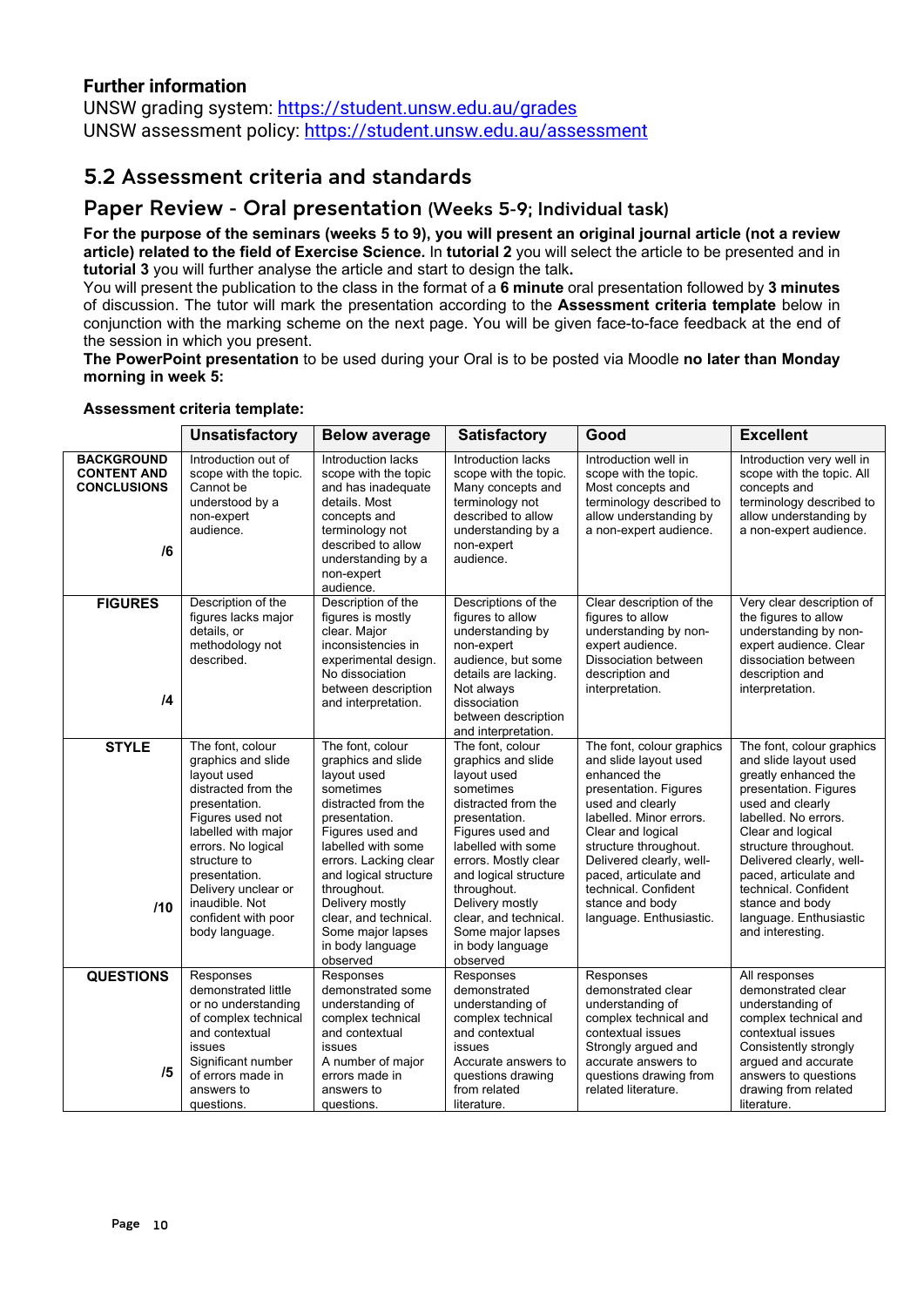| <b>Oral Presentation Marking Scheme - HESC 4501</b>                                         |                                |                                       |                                   |                                          |                           |                                       | <b>Total Mark</b> |
|---------------------------------------------------------------------------------------------|--------------------------------|---------------------------------------|-----------------------------------|------------------------------------------|---------------------------|---------------------------------------|-------------------|
|                                                                                             |                                |                                       |                                   |                                          |                           | /25                                   |                   |
| <b>BACKGROUND CONTENT</b>                                                                   | Max.<br><b>Marks</b><br>$= 4$  | <b>Unsatisfactory</b><br>$(mark = 0)$ | <b>Below</b><br>average<br>(0.5)  | <b>Satisfactory</b><br>$(mark =$<br>1.0) | Good<br>$(mark =$<br>1.5) | <b>Excellent</b><br>$(mark =$<br>2.0) | <b>Mark</b>       |
| Clear description of topic,<br>Aims/Hypothesis of paper<br>explained                        | 2                              |                                       |                                   |                                          |                           |                                       |                   |
| Structure is logical & easy to<br>follow, Able to be understood<br>by a non expert audience | $\overline{2}$                 |                                       |                                   |                                          |                           |                                       |                   |
| <b>Results and Conclusions</b>                                                              | Max.<br><b>Marks</b><br>$= 6$  | <b>Unsatisfactory</b><br>$(mark = 0)$ | <b>Below</b><br>average<br>(0.5)  | <b>Satisfactory</b><br>$(mark =$<br>1.0) | Good<br>$(mark =$<br>1.5) | <b>Excellent</b><br>$(mark =$<br>2.0) | <b>Mark</b>       |
| Clear and Concise overview<br>of results Described not<br>interpretation or discussed       | 2                              |                                       |                                   |                                          |                           |                                       |                   |
| Figures/Tables described<br>fully                                                           | $\overline{2}$                 |                                       |                                   |                                          |                           |                                       |                   |
| Clear and Concise overview<br>of paper and Conclusions                                      | $\overline{2}$                 |                                       |                                   |                                          |                           |                                       |                   |
| <b>Style</b>                                                                                | Max.<br><b>Marks</b><br>$= 10$ | <b>Unsatisfactory</b><br>$(mark = 0)$ | <b>Below</b><br>average<br>(0.5)  | <b>Satisfactory</b><br>$(mark =$<br>1.0) | Good<br>$(mark =$<br>1.5) | <b>Excellent</b><br>$(mark =$<br>2.0) | <b>Mark</b>       |
| Confident voice (not read)                                                                  | $\overline{2}$                 |                                       |                                   |                                          |                           |                                       |                   |
| Professional, enthusiastic<br>delivery                                                      | $\overline{2}$                 |                                       |                                   |                                          |                           |                                       |                   |
| Slides attractive                                                                           | $\overline{2}$                 |                                       |                                   |                                          |                           |                                       |                   |
| Font size & colour easy to<br>read                                                          | $\overline{2}$                 |                                       |                                   |                                          |                           |                                       |                   |
| Good use of pictures,<br>diagrams & tables                                                  | $\overline{2}$                 |                                       |                                   |                                          |                           |                                       |                   |
| <b>Questions</b>                                                                            | Max.<br><b>Marks</b><br>$= 5$  | <b>Unsatisfactory</b><br>$(mark = 0)$ | <b>Below</b><br>average<br>(0.75) | <b>Satisfactory</b><br>$(mark =$<br>1.5) | Good<br>$(maxk =$<br>2.0) | <b>Excellent</b><br>$(mark =$<br>2.5) | <b>Mark</b>       |
| Attempted to interpret &<br>answer questions                                                | 2.5                            |                                       |                                   |                                          |                           |                                       |                   |
| Understood concepts, strong<br>argument, accurate answers                                   | 2.5                            |                                       |                                   |                                          |                           |                                       |                   |
| Comments:                                                                                   |                                |                                       |                                   |                                          |                           |                                       |                   |
|                                                                                             |                                |                                       |                                   |                                          |                           |                                       |                   |
|                                                                                             |                                |                                       |                                   |                                          |                           |                                       |                   |
|                                                                                             |                                |                                       |                                   |                                          |                           |                                       |                   |
|                                                                                             |                                |                                       |                                   |                                          |                           |                                       |                   |
|                                                                                             |                                |                                       |                                   |                                          |                           |                                       |                   |

…………………………………………………………………………………………………………… …………………………………………………………………………………………………………… …………………………………………………………………………………………………………… …………………………………………………………………………………………………………… …………………………………………………………………………………………………………… …………………………………………………………………………………………………………… ……………………………………………………………………………………………………………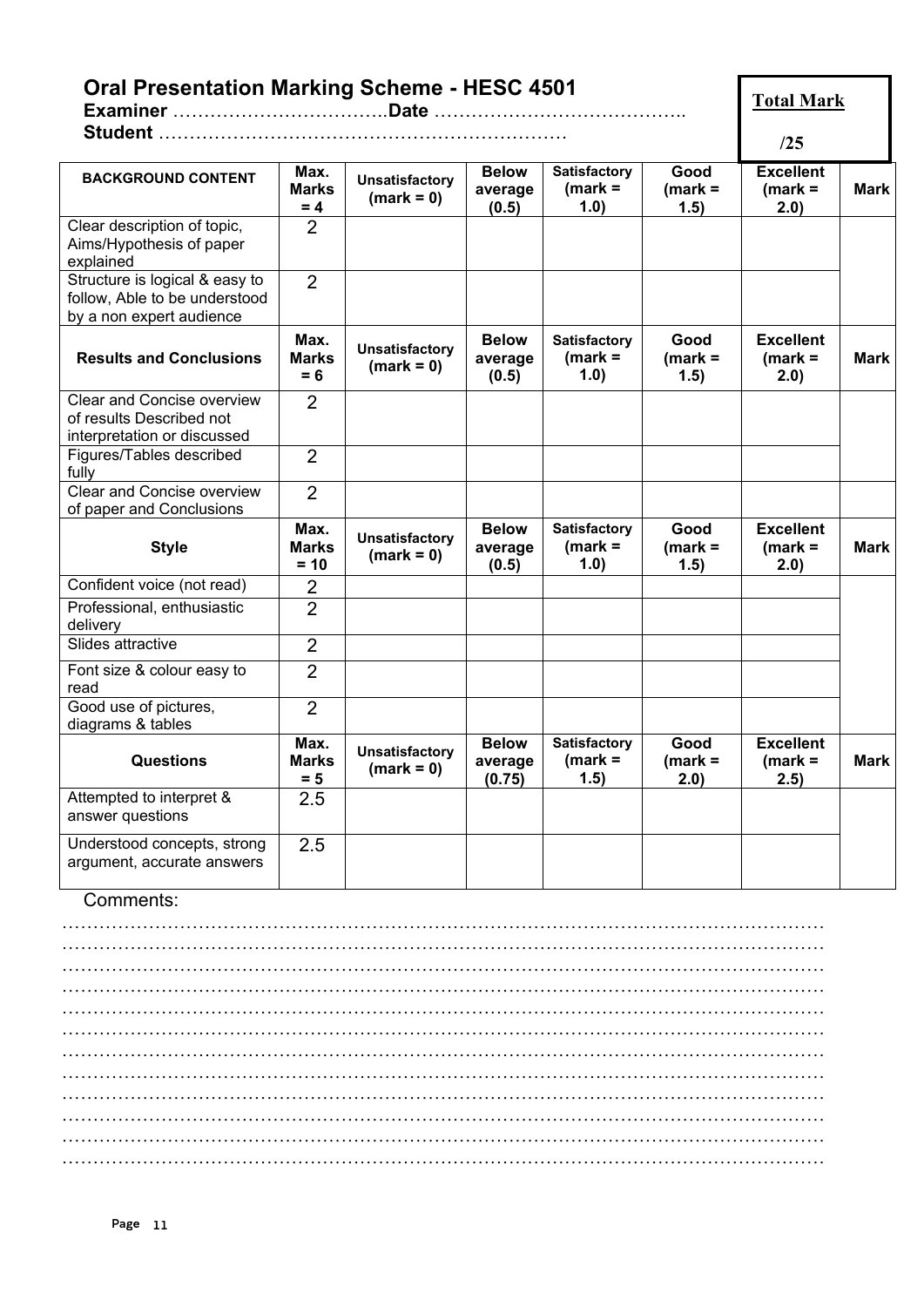### Innovation in Exercise Physiology

#### **Oral poster presentation (Week 10)**

This assessment is a **group** assessment; you will be assigned to a group*.*

**As part of a team, You will be asked to create a tool, a protocol or a technique with an application to Exercise Science/Physiology. You will use research to show the gap that the innovation is filling, the feasibility of the innovation and the marketability of the innovation**

You will present the innovation to the class in Poster format with a 7 minute presentation followed by 2 minutes discussion.

The tutor will mark the presentation (15%) and the poster (5%) according to the **Assessment criteria template**  below, in conjunction with the **marking template** on the following page.

Students will **assess their peers** (DUE end of week 10) based on the contribution they perceive each to have made to the group's work. This will be scored online and will adjust each members overall mark for this assignment. If students fail to complete the peer evaluate then they themselves will receive **0% for** their peer mark.

Students will also complete a Self-Assessment Form - A Reflection on Working in Groups (see below) and will post this online via Moodle (DUE end of week 10)

#### **Assessment criteria template for the following:** Oral Poster Presentation

|                                          | Unsatisfactory                                                                               | <b>Below</b>                                                                          |                                                                                            | Good                                                                                                           | <b>Excellent</b>                                                                                                                 |
|------------------------------------------|----------------------------------------------------------------------------------------------|---------------------------------------------------------------------------------------|--------------------------------------------------------------------------------------------|----------------------------------------------------------------------------------------------------------------|----------------------------------------------------------------------------------------------------------------------------------|
|                                          |                                                                                              | average                                                                               | <b>Satisfactory</b>                                                                        |                                                                                                                |                                                                                                                                  |
| <b>BACKGROUND</b><br><b>OF INVENTION</b> | Very unclear or no<br>description of the<br>problem that the<br>invention wants to<br>solve. | Poor description of<br>the problem that<br>the invention<br>wants to solve.           | Moderately clear<br>description of<br>the problem that<br>the invention<br>wants to solve. | Clear description of<br>the problem that<br>the invention wants<br>to solve.                                   | Very clear<br>description of the<br>problem that the<br>invention wants to<br>solve.                                             |
| <b>DESCRIPTION</b><br>OF INVENTION       | Poor description of the<br>invention and Lack of<br>creativity and<br>innovation.            | Unclear<br>description of the<br>invention.<br>Marginally creative<br>and innovative. | Clear<br>description of<br>the invention<br>Moderately<br>creative and<br>innovative.      | Clear description of<br>the invention using<br>adequate<br>communication<br>tools. Creative and<br>innovative. | Very clear<br>description of the<br>invention using<br>adequate<br>communication<br>tools. Highly<br>creative and<br>innovative. |
| <b>QUESTIONS</b>                         | Significant number of<br>errors made in<br>answers to questions.                             | A number of major<br>errors made in<br>answers to<br>questions.                       | Accurate<br>answers to<br>questions.<br>Some minor<br>errors.                              | Strongly argued<br>and accurate<br>answers to<br>questions.                                                    | Consistently<br>strongly argued and<br>accurate answers to<br>questions.                                                         |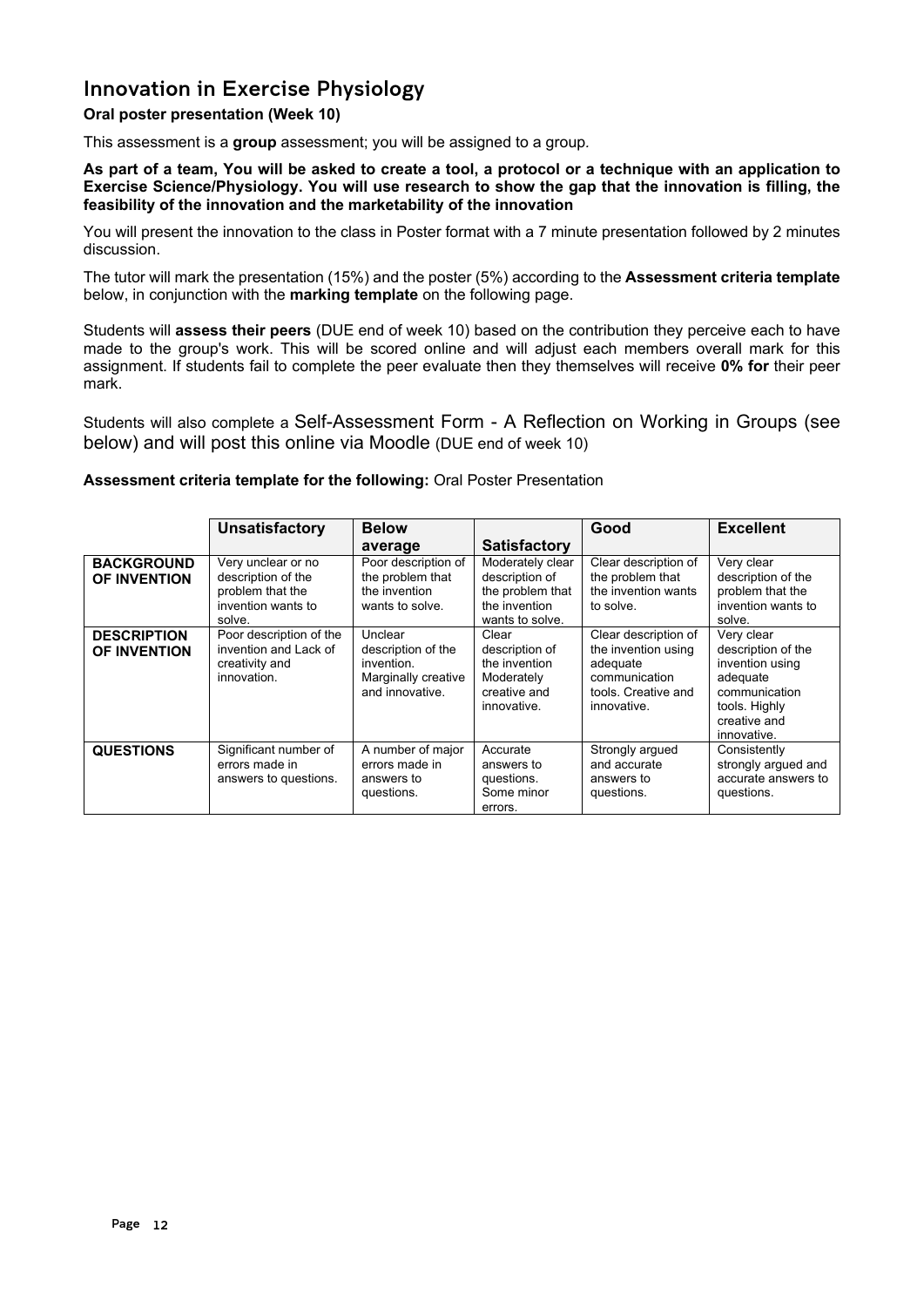**Marking Template for Group Poster Presentation:**

**Group**

**Total Mark**

**/20**

| <b>Students</b> | Date Examiner |  |
|-----------------|---------------|--|
|                 |               |  |
|                 |               |  |

| <b>Background</b>                    | <b>Max</b><br><b>Marks</b><br>$= 4$ | <b>Unsatisfactory</b><br>$(mark = 0)$ | <b>Below</b><br>average<br>(0.5)  | <b>Satisfactory</b><br>$(mark =$<br>1.0)  | Good<br>(mark<br>$= 1.5$ | <b>Excellent</b><br>$(mark =$<br>2.0) | <b>Mark</b> |
|--------------------------------------|-------------------------------------|---------------------------------------|-----------------------------------|-------------------------------------------|--------------------------|---------------------------------------|-------------|
| Adequate justification for           | $\overline{2}$                      |                                       |                                   |                                           |                          |                                       |             |
| invention. If for a disease it's     |                                     |                                       |                                   |                                           |                          |                                       |             |
| described, if healthy population     |                                     |                                       |                                   |                                           |                          |                                       |             |
| reason for use. Gap filled by this   |                                     |                                       |                                   |                                           |                          |                                       |             |
| product well described?              |                                     |                                       |                                   |                                           |                          |                                       |             |
| Evidenced of review of current       | 2                                   |                                       |                                   |                                           |                          |                                       |             |
| knowledge i.e Scientific Literature, |                                     |                                       |                                   |                                           |                          |                                       |             |
| pitched to a non expert audience     |                                     |                                       |                                   |                                           |                          |                                       |             |
| <b>Description/Content</b>           | <b>Max</b><br><b>Marks</b><br>$= 6$ | <b>Unsatisfactory</b><br>$(mark = 0)$ | <b>Below</b><br>average<br>(0.5)  | <b>Satisfactory</b><br>$(mark =$<br>(1.0) | Good<br>(mark<br>$= 1.5$ | <b>Excellent</b><br>$(mark =$<br>2.0) | <b>Mark</b> |
| How is this innovative? A clear      | $\overline{2}$                      |                                       |                                   |                                           |                          |                                       |             |
| description of features              |                                     |                                       |                                   |                                           |                          |                                       |             |
| Pictures, diagrams & tables Used     | $\overline{2}$                      |                                       |                                   |                                           |                          |                                       |             |
| well, Use of other patents           |                                     |                                       |                                   |                                           |                          |                                       |             |
| acknowledged or Evidence of no       |                                     |                                       |                                   |                                           |                          |                                       |             |
| other similar products/ patents      |                                     |                                       |                                   |                                           |                          |                                       |             |
| Structure is logical & easy to       | $\overline{2}$                      |                                       |                                   |                                           |                          |                                       |             |
| follow, Summary of strengths &       |                                     |                                       |                                   |                                           |                          |                                       |             |
| weaknesses                           |                                     |                                       |                                   |                                           |                          |                                       |             |
| <b>Presentation Style</b>            | <b>Max</b><br><b>Marks</b><br>$= 5$ | <b>Unsatisfactory</b><br>$(mark = 0)$ | <b>Below</b><br>average<br>(0.75) | <b>Satisfactory</b><br>$(maxk =$<br>1.5)  | Good<br>(mark<br>$= 2.0$ | <b>Excellent</b><br>$(mark =$<br>2.5) | <b>Mark</b> |
| Confident voice, audience            | 2.5                                 |                                       |                                   |                                           |                          |                                       |             |
| engagement & timing (not too         |                                     |                                       |                                   |                                           |                          |                                       |             |
| short or long)                       |                                     |                                       |                                   |                                           |                          |                                       |             |
| Ability to interpret & answer        | 2.5                                 |                                       |                                   |                                           |                          |                                       |             |
| questions                            |                                     |                                       |                                   |                                           |                          |                                       |             |
| <b>Poster</b>                        | <b>Max</b><br><b>Marks</b><br>$= 5$ | <b>Unsatisfactory</b><br>$(mark = 0)$ | <b>Below</b><br>average<br>(0.75) | <b>Satisfactory</b><br>$(maxk =$<br>1.5)  | Good<br>(mark<br>$= 2.0$ | <b>Excellent</b><br>$(mark =$<br>2.5) | <b>Mark</b> |
| Layout attractive                    | 2.5                                 |                                       |                                   |                                           |                          |                                       |             |
| Font size & colour easy to read      | 2.5                                 |                                       |                                   |                                           |                          |                                       |             |

Comments:

………………………………………………………………………………………………………… ………………………………………………………………………………………………………… ………………………………………………………………………………………………………… ………………………………………………………………………………………………………… ………………………………………………………………………………………………………… ………………………………………………………………………………………………………… ………………………………………………………………………………………………………… …………………………………………………………………………………………………………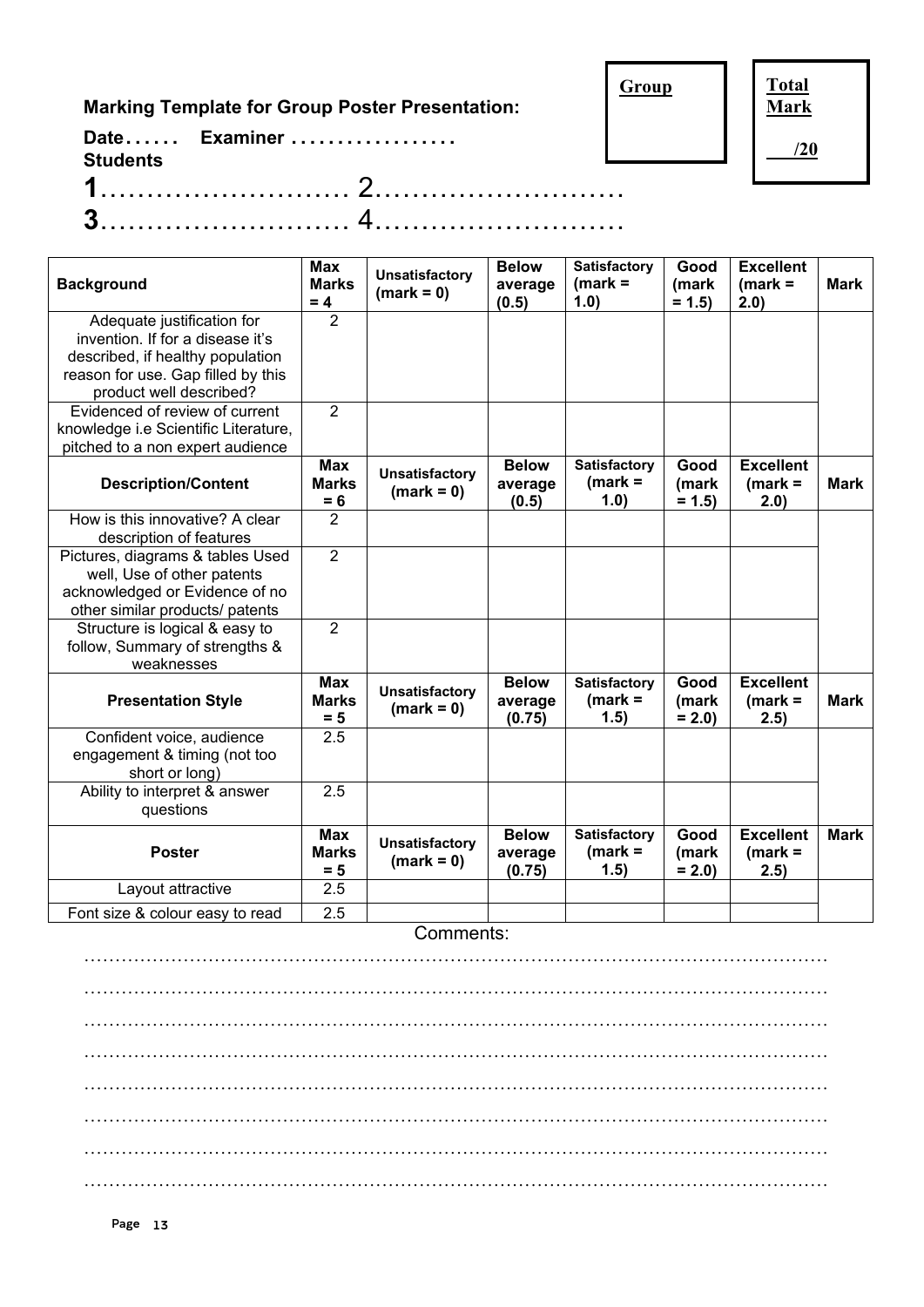#### **Assessment criteria template for the following:** Online Content (Completed self-assessment form).

|                                                                                       | <b>Unsatisfactory</b>                                                                                                                          | <b>Below average</b>                                                                                                                                                            | <b>Satisfactory</b>                                                                                                                                     | Good                                                                                                                                                                                                                                                 | <b>Excellent</b>                                                                                                                                                                                                                                                                                                                                   |
|---------------------------------------------------------------------------------------|------------------------------------------------------------------------------------------------------------------------------------------------|---------------------------------------------------------------------------------------------------------------------------------------------------------------------------------|---------------------------------------------------------------------------------------------------------------------------------------------------------|------------------------------------------------------------------------------------------------------------------------------------------------------------------------------------------------------------------------------------------------------|----------------------------------------------------------------------------------------------------------------------------------------------------------------------------------------------------------------------------------------------------------------------------------------------------------------------------------------------------|
| <b>PERSONAL</b><br><b>INSIGHT and</b><br><b>ABILITY TO DRAW</b><br><b>ON EXAMPLES</b> | Very little or no<br>detail given of<br>abilities, Very little<br>or no detail given of<br>weaknesses, Very<br>little or no<br>examples cited. | Some detail given of<br>abilities, Some detail<br>given of weaknesses,<br>Very little or no<br>examples cited.                                                                  | Lists own role<br>and<br>contributions<br>made, attempt<br>made to<br>discover<br>weaknesses, a<br>few examples<br>cited                                | Can Articulate own role<br>and contributions made,<br>A number of examples<br>cited, Examples<br>demonstrate strengths,<br>Weaknesses listed.                                                                                                        | Can Articulate own role and<br>contributions made, Many<br>examples cited, Examples<br>clearly demonstrate strengths<br>and contribution to the team.<br>Can Articulate weaknesses.                                                                                                                                                                |
| <b>DEMONSTRATES</b><br><b>AN</b><br><b>UNDERSTANDING</b><br><b>OF TEAMWORK</b>        | Seems focussed<br>on own goals<br>rather than<br>enhancing the<br>teams effort, no<br>examples of<br>teamwork cited                            | Mainly focussed on<br>own goals rather than<br>enhancing the teams<br>effort, minimal effort<br>made to link own<br>goals with teams<br>goals, no examples of<br>teamwork cited | Seems to<br>appreciate<br>teamwork.<br>Appears to note<br>the importance<br>of focussing on<br>the TEAMS<br>objectives. One<br>or two examples<br>cited | Seems to appreciate<br>individual strengths and<br>weaknesses can be<br>compensated by<br>teamwork, Appears to<br>note the importance of<br>focussing on the<br>TEAM'S objectives,<br>Takes initiative, a<br>number of examples of<br>teamwork cited | Appears to value multiple<br>perspectives, Apparently seeks<br>to resolve conflicts, Seems to<br>appreciate individual strengths<br>and weaknesses can be<br>compensated by teamwork,<br>Appears to note the importance<br>of focussing on the TEAM'S<br>objectives, Takes initiative.<br><b>Many</b> examples given that<br>clearly show teamwork |

The completed form as a whole will be marked using the following criterion.

**Marking Template** Completed self-assessment form**:**

| <b>Section</b>         | <b>Unsatisfactory</b> | <b>Below</b><br>average | <b>Satisfactory</b> | Good | <b>Excellent</b> |  |
|------------------------|-----------------------|-------------------------|---------------------|------|------------------|--|
|                        |                       | <b>Marks</b>            |                     |      |                  |  |
| <b>Communication</b>   |                       | 0.5                     |                     | 1.5  |                  |  |
| <b>Task Completion</b> |                       | 0.5                     |                     | 1.5  |                  |  |
| Leadership             |                       | 0.5                     |                     | 1.5  |                  |  |
| <b>Team Work</b>       |                       | 0.5                     |                     | 1.5  |                  |  |
| <b>Improving Self</b>  |                       | 0.5                     |                     | 1.5  |                  |  |

Marks will be given according to the Assessment Criterion table above and the following In each section marks awarded as follows:

- A half mark for 1 statement i.e. "I communicated in a respectful way"
- 1 mark for 2 or more statements
- 1.5 marks for 2 or more statements plus a reflection on weakness
- 2 marks for 2 or more statements plus a reflection on strengths and weakness and how to improve

The Poster to be presented is to be submitted via the course Moodle page on-line no later than **Monday Week 10.**

The peer assessment of other students in your group is to be submitted via Moodle online **no later than Friday in week 10**

The self-assessment form below - A Reflection on Working in Groups (an electronic version will be available to fill in), is to be submitted online **no later than Friday in week 10**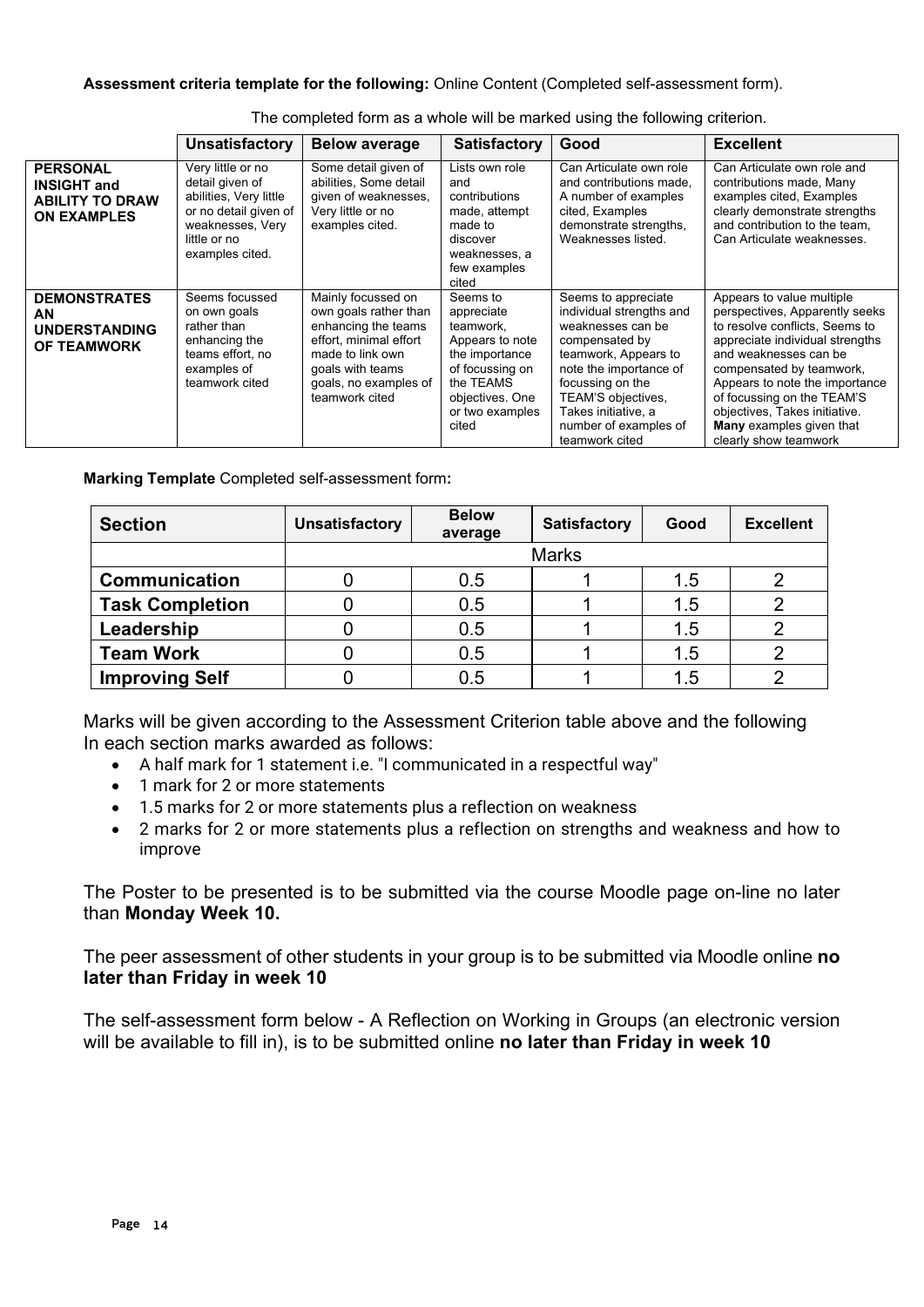### 1.1. Self-Assessment Form - A Reflection on Working in Groups

Fill in the table and use it to self-reflect on your experiences while working as part of this team. Think about your strengths i.e. what you feel are your greatest attributes (I speak clearly, I am organised, I am inclusive, I help resolve conflicts, I am enthusiastic, I share the load, I cooperate, etc.....) and how they enhanced the team work (GIVE EXAMPLES: I emailed team members to keep them up to date, I collected journal articles, I had material ready so it could be included, I was a spokesperson for the team, I listened to the ideas of others). We all have weaknesses, as a learner and a team member it is beneficial to acknowledge them so that we can improve e.g. I am a person who has trouble starting large tasks, so initially I was late getting information to the group, I then made sure I did a little bit (something) each day and found I got more done. The form must be filled in using Times New Roman, 10 FONT, 1 page only. These instructions and the lines in the form can be removed to give you room to complete the form.

|                                                        | Reflect on YOUR Strengths and Weaknesses for each category. Cite examples (What did you do? (not your group) How were strengths<br>applied?). |
|--------------------------------------------------------|-----------------------------------------------------------------------------------------------------------------------------------------------|
| <b>COMMUNICATION:</b><br>How did you                   |                                                                                                                                               |
| communicate with                                       |                                                                                                                                               |
| members of your group                                  |                                                                                                                                               |
| and to others?                                         |                                                                                                                                               |
| (not we set up a<br>facebook page)                     |                                                                                                                                               |
| <b>TASK COMPLETION:</b>                                |                                                                                                                                               |
| How did <b>you</b> complete                            |                                                                                                                                               |
| tasks for the group?                                   |                                                                                                                                               |
|                                                        |                                                                                                                                               |
|                                                        |                                                                                                                                               |
| <b>LEADERSHIP:</b><br>How did <b>you</b> display       |                                                                                                                                               |
| leadership?                                            |                                                                                                                                               |
|                                                        |                                                                                                                                               |
|                                                        |                                                                                                                                               |
|                                                        |                                                                                                                                               |
| <b>TEAMWORK:</b>                                       |                                                                                                                                               |
| What was <b>your</b> role in<br>the group, how did you |                                                                                                                                               |
| display teamwork skills?                               |                                                                                                                                               |
|                                                        |                                                                                                                                               |
|                                                        |                                                                                                                                               |
| <b>IMPROVING</b>                                       |                                                                                                                                               |
| YOURSELF:                                              |                                                                                                                                               |
| What teamwork skills did                               |                                                                                                                                               |
| you learn/Improve? How<br>can <b>you</b> continue to   |                                                                                                                                               |
| Improve                                                |                                                                                                                                               |
|                                                        |                                                                                                                                               |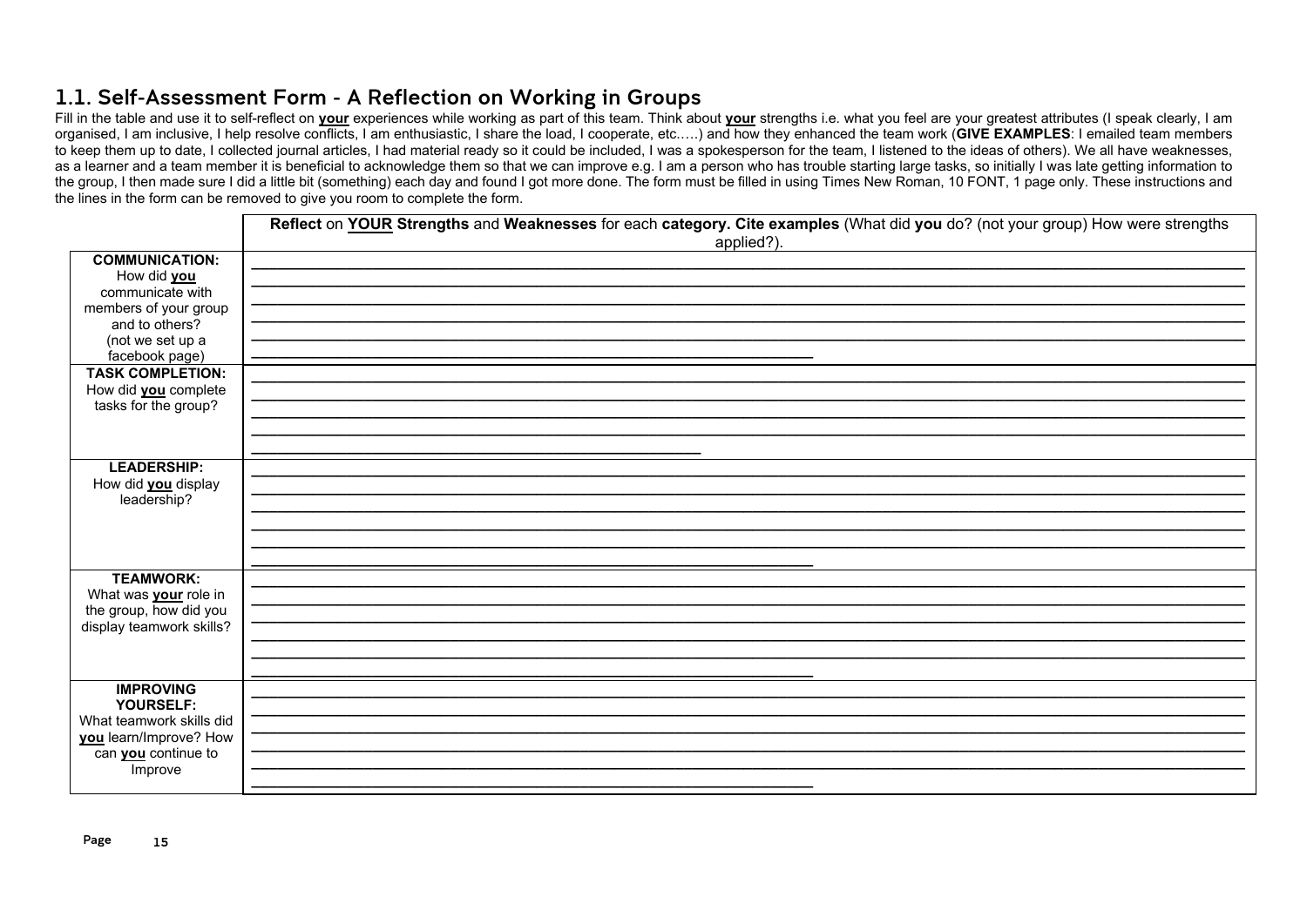#### **Student ePortfolio (Due Week 10)**

#### **ePortfolio assessment**

The purpose of the eportfolio is for you to intentionally inquire and reflect on your learning progress, collect evidence of learning, and integrate your learning into your wider degree program and your professional and personal aspirations. While the mark allocated is small, this activity will help you to evaluate your learning achievements, identify your learning needs, and collect evidence of learning for future use.

The reflections/ entries you make should be from many aspects of your life: this course, your other courses, your work and personal/family life. BY cross refencing your experiences from all aspects if your life and learning how you deal with them can help you gain confidence.

You can use many formats in your posts pictures, video and of course written words

#### **ePortfolio Instructions**

- In the first tutorial we will start with a few questions on research and oral communications to start your Portfolio and get you in the habit of collecting evidence of learning and reflecting
- Write your learning stories in the Personal ePortfolio Moodle course site: **OuBlog**.
- You can write your learning/ reflective summary any time; daily to weekly if you wish. At a minimum you must add to your portfolio, update new content from your learning activities, write an inquiry, integration and/or reflection on your learning progress **at least once a fortnight. Thus you will have 5 entries as a minimum.**
- For your **final ePortfolio submission** you should select from your portfolio content that provides insight into your use of the portfolio. The summary should describe how the ePortfolio was helpful or NOT it should be approximately two pages; 1000-1500 word summary
- Make sure you refer to ePortfolio assessment rubric on Moodle for guidance.
- Submit by 9am on Friday of Week 10 for assessment. This accounts for 5% of the final course mark.

**If you do not write any comments in your ePortfolio (online in moodle) then you cannot get the full 5 percent, a minimum of THREE entries is needed (Excluding the first week's entry) or you receive zero.**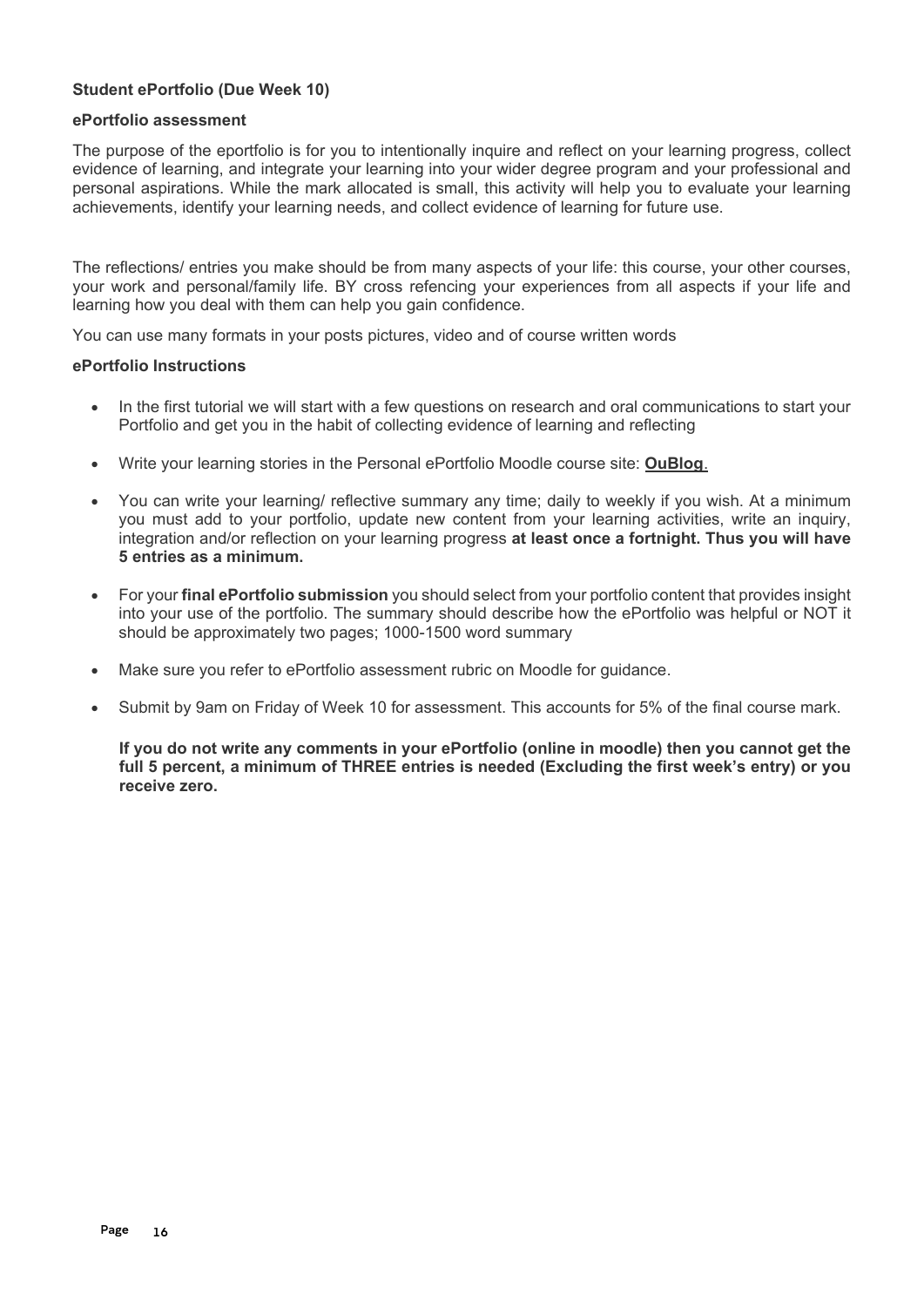### <span id="page-16-0"></span>5.3 Submission of assessment tasks

All assignments are to be submitted via the course Moodle Page.

#### **Late Submission**

Late submissions will be penalized at 5% per day capped at five days (120 hours). Students will not be permitted to submit their assessments after this date.

#### **Special Consideration**

If you experience a short-term event beyond your control (exceptional circumstances) that impacts your performance in a particular assessment task, you can apply for Special Considerations.

You must apply for Special Consideration **before** the start of your exam or due date for your assessment, except where your circumstances of illness or misadventure stop you from doing so.

If your circumstances stop you from applying before your exam or assessment due date, you must **apply within 3 working days** of the assessment, or the period covered by your supporting documentation. More information can be found on the [Special Consideration website.](https://www.student.unsw.edu.au/special-consideration)

### <span id="page-16-1"></span>5.4. Feedback on assessment

Feedback will be given as promptly as possible in the following way:

| Tutorial 1: Self Directed and Reflective Learning:<br>Tutorial 2: Looking for Information/ How to read a research article<br>Tutorial 4: Dealing with being in the spotlight: PLANNING<br>Tutorial 7: Working with Excel<br><b>Tutorial 8: Basic Statistical Analysis</b><br>Tutorial 10 online: Use of Bibliography Software | <b>Feedback in Moodle</b><br><b>Feedback in Moodle</b><br><b>Feedback in class in Moodle</b><br><b>Quiz in Moodle</b><br><b>Quiz in Moodle</b><br><b>Quiz in Moodle</b> |
|-------------------------------------------------------------------------------------------------------------------------------------------------------------------------------------------------------------------------------------------------------------------------------------------------------------------------------|-------------------------------------------------------------------------------------------------------------------------------------------------------------------------|
| <b>PAPER REVIEW (individual task)</b><br>Oral Presentation (PowerPoint Presentation)                                                                                                                                                                                                                                          | <b>After Tutorial</b>                                                                                                                                                   |
| <b>INNOVATION IN EXERCISE PHYSIOLOGY (group task)</b><br>Oral Presentation (Talk 15%, Poster 5%)                                                                                                                                                                                                                              | <b>After Tutorial</b>                                                                                                                                                   |
| The following Feedback will be available in Moodle after Marks released:                                                                                                                                                                                                                                                      |                                                                                                                                                                         |

Peer mark on effort and engagement (peer within group assessment) Online Content (Completed self-assessment form) **ePortolio**

# <span id="page-16-2"></span>6. Academic integrity, referencing and plagiarism

**Referencing** is a way of acknowledging the sources of information that you use to research your assignments. You need to provide a reference whenever you draw on someone else's words, ideas or research. Not referencing other people's work can constitute plagiarism. *Please use Vancouver or APA referencing style for this course.**Change to referencing style used in your course*

Further information about referencing styles can be located at <https://student.unsw.edu.au/referencing>

*Academic integrity is fundamental to success at university. Academic integrity can be defined as a commitment to six fundamental values in academic pursuits: honesty, trust, fairness, respect, responsibility and courage.*[1](#page-16-3) *At UNSW, this means that your work must be your own, and* 

<span id="page-16-3"></span><sup>1</sup> International Center for Academic Integrity, 'The Fundamental Values of Academic Integrity', T. Fishman (ed), Clemson University, 2013.